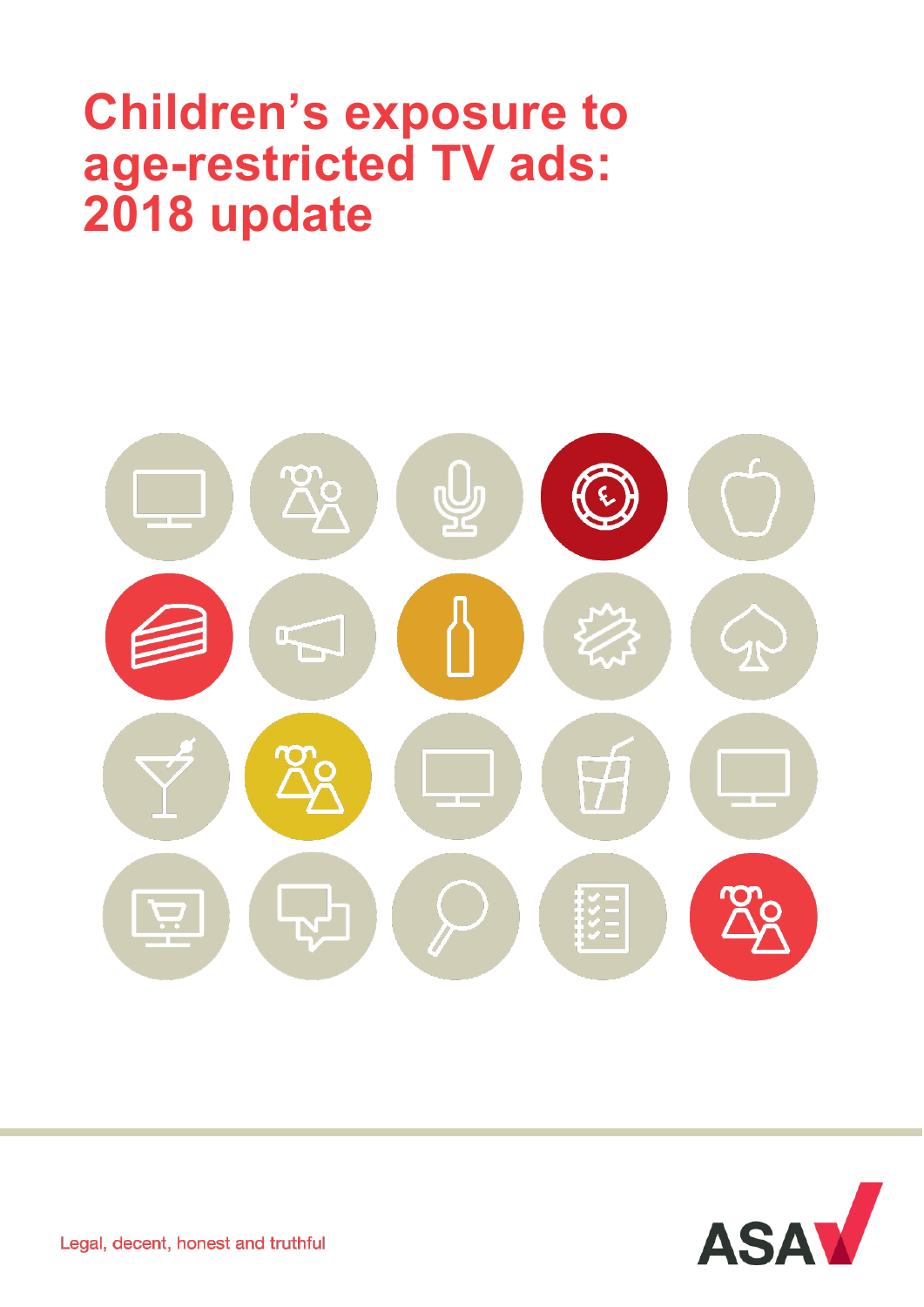### **Contents**

| Exposure to TV ads for food and soft drinks high in fat, salt or sugar (HFSS products) |  |
|----------------------------------------------------------------------------------------|--|
|                                                                                        |  |
|                                                                                        |  |
| Annex A: Process and methodology to generate data on TV ads for food and drinks        |  |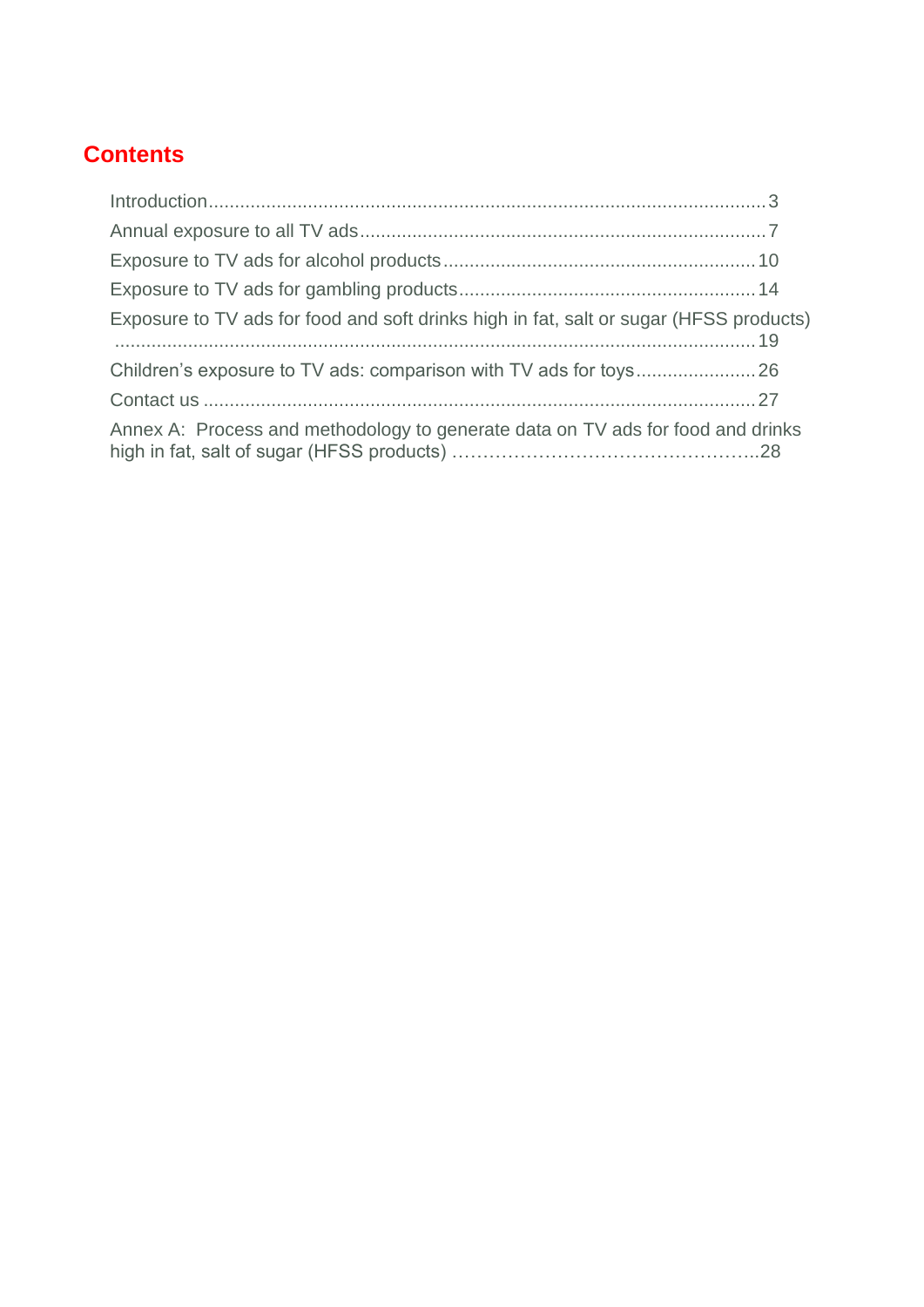### **Introduction**

The Advertising Standards Authority (ASA) is the UK's independent advertising regulator. We have been administering The UK Code of Non-broadcast Advertising and Direct & Promotional Marketing (written and maintained by the Committee of Advertising Practice) for 57 years and the UK Code of Broadcast Advertising (written and maintained by the Broadcast Committee of Advertising Practice) for 15 years. We are responsible for ensuring that advertising is legal, decent, honest and truthful.

The Advertising Codes include rules to protect people who are vulnerable, including children (which the Codes define as those aged 15 and under) and young people (those aged 16 and 17). They include rules on the scheduling and placement of ads to ensure that under 18's exposure to advertisements for certain product categories, such as alcohol and gambling, is appropriately limited. The rules prohibit these ads from appearing in children's and young people's media and, where they appear in media targeting a predominantly adult audience, the content is restricted to ensure that they cannot appeal particularly to those under the age of 18.

Following our *first report* published in February 2019 that looked at children's exposure to TV ads for alcohol, gambling and food and soft drink products high in fat, salt or sugar (HFSS products) over a number of years, this report provides an update on children's exposure to those TV ads in 2018.

#### **Some of the key findings are:**

- **Alcohol ads:** Between 2008 and 2018, children's exposure to alcohol advertising on TV more than halved from an average of 2.8 ads per week in 2008 to 1.1 ad per week in 2018, having peaked in 2010 at an average of 3.2 ads per week. The average number of alcohol ads children saw in 2018 remains at a similar level to that observed in the three previous years.
- **Gambling ads:** Between 2008 and 2018, children's exposure to gambling ads increased by one ad per week, from an average in 2008 of 2.2 ads per week (the first full year in which ads for gaming and betting were allowed on TV) to 3.2 ads per week in 2018. Exposure levels in 2018 remain similar to those observed since 2014, after the 2013 peak of 4.4 ads per week.
- **Food and soft drinks ads:** Between 2008 and 2018, children's exposure to all TV ads for food and soft drink halved, from an average of 35.5 ads per week in 2008 to 17.8 ads per week in 2018.
- **HFSS food and drink product ads:** In 2016, children saw an average of 12.4 TV ads for HFSS products per week. In 2018, that figure fell by more than a third to 8.0 ads.
- **All TV ads:** Between 2008 and 2018, children's exposure to all TV ads decreased by 35.4%, from 219.5 ads per week in 2008 to 141.9 ads per week in 2018.
- The number of TV ads seen by children aged 4-15 years has continued to fall markedly since the peak in 2013, at an average of 229.3 ads per week, to an average of 141.9 ads per week in 2018; this represents a reduction of 38.1% between 2013 and 2018.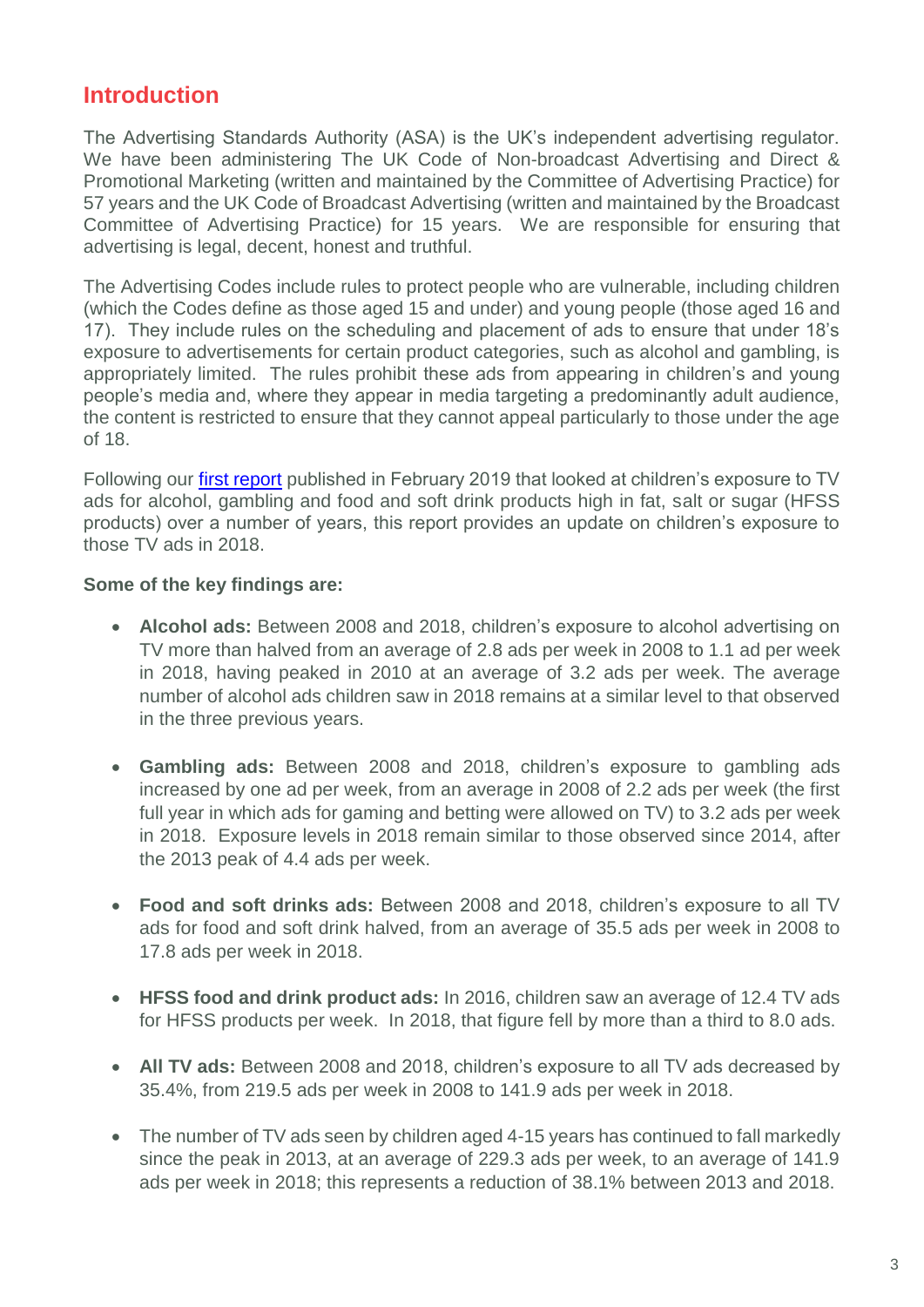- Over the same period, children's exposure to:
	- TV alcohol ads decreased by more than half;
	- TV gambling ads decreased by more than one quarter;
	- TV ads for food and soft drink decreased by one half.
- This suggests that children's exposure to TV ads for alcohol, food and soft drink is falling at a faster rate than exposure to all TV ads. Gambling exposure has been more or less stable at a lower level since the 2013 peak, in contrast with the significant continued decline in exposure to all TV advertising over the same period.
- In 2016, children aged 4-15 saw, on average, 12.4 ads for HFSS products on TV per week. Children's exposure to HFSS advertising continued to fall over the next two years to 8.0 ads per week in 2018, which constitutes a 36.1% reduction over the period. Just under three quarters of the reduction in children's exposure to TV ads for HFSS products between 2016 and 2018 can be attributed to the decline in children's exposure to all TV advertising during the same period.

The objective of the ASA's reporting in this area is to look at children's exposure, over a number of years, to TV ads for alcohol, gambling and food and soft drink products high in fat, salt or sugar (HFSS products); products that attract public policy considerations, including because of the products' potential impact on children and young people. 2008 represents the first full year in which the gambling advertising rules were implemented and the year in which the rules on HFSS product ads were introduced. The choice of this starting point has implications for the patterns of audience exposure that are identified in this report; it is important to interpret their significance within the context of the parameters selected. The data indicates, however, that children's exposure to TV ads for alcohol, gambling and food and soft drink products is trending downward in recent years. The available data on children's exposure to TV ads for HFSS products (a sub-set of TV ads for food and soft drink products) is much more limited, but for reasons presented in this report, exposure rates to this category of ads also appear to be trending downwards in recent years.

#### Scheduling rules: determining 'particular appeal' of programmes

Broadcasters are required to exclude age-restricted ads from being advertised in or adjacent to programmes commissioned for, principally directed at or likely to appeal particularly to audiences below the age of 18 or 16 (depending on the advertised product). It is usually straightforward for broadcasters to identify a programme commissioned for or principally directed at children by considering the intended audience of the programme at commissioning or acquisition stage. A clear example of this is programming included on a dedicated children's channel. For most TV channels operating under an Ofcom licence the likelihood of a programme appealing particularly to children is determined by a process of 'audience indexing', which involves the use of Broadcasters' Audience Research Board (BARB) data. Audience indexing helps to determine how likely a programme is to reach viewers in a particular age category, relative to the whole audience. The process allows these TV channels to identify a programme (or programme part in the case of long-form programming), before it is broadcast, that appeal disproportionately to children by reference to an age category index score for each programme. If an age group for example 4-15s, has an audience index of 100, it means that that group is proportionally represented in the programme audience in relation to its share of the total TV audience. An index of 120 means it is over-represented by 20%, which BCAP considers to be a sufficiently significant share of the audience to indicate that the programme is likely to have particular appeal to that age group. Therefore, TV channels that have access to BARB data are required to exclude age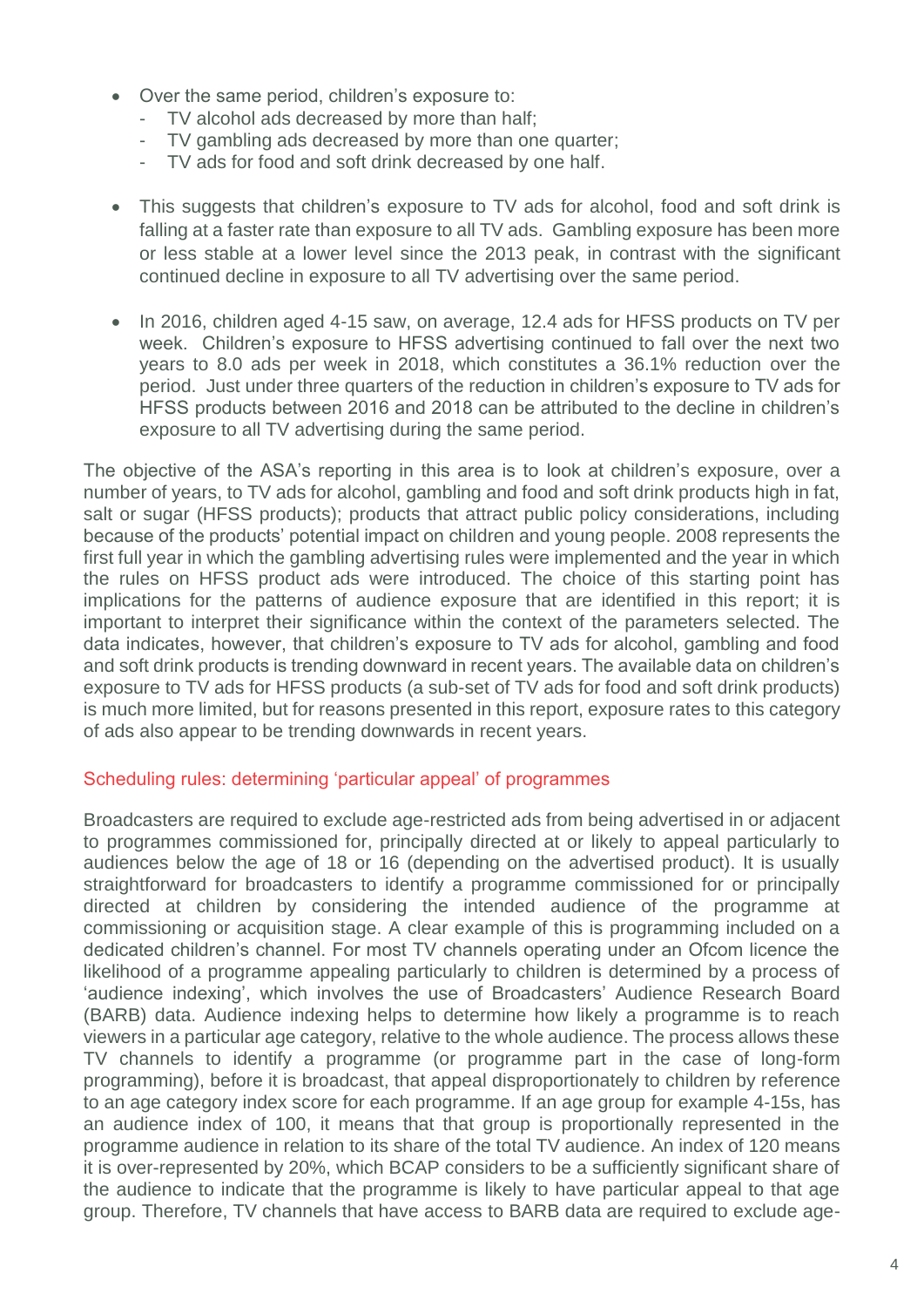restricted ads that achieve an index of 120 or above for the relevant age group. For TV channels that do not use BARB data or where the audience size is likely to be too small to produce reliable audience composition forecasts, BCAP invites broadcasters to adopt a cautionary approach and draw on other data that is reasonably available to them to them. This is further explained in BCAP guidance on scheduling and audience indexing.

#### References to 'children' and 'adults' in this report

The primary purpose of this report is to focus on children's exposure to TV ads for alcohol, gambling and food and soft drink products high in fat, salt or sugar (HFSS products). Where this report refers to 'children' generally, this captures the BARB age category of 4-15, unless specified otherwise, for example where the analysis further examines the exposure levels for younger children aged between 4-9 and older children aged between 10-15. References to 'adults' in this report cover BARB age categories of 16 years old and above.

#### How BARB data is analysed and presented in this report

This report calculates exposure to TV ads for alcohol and gambling on an average weekly basis for each year from 2008 to 2018, giving a picture of trends over the last decade. The section on HFSS gives an overview of exposure levels for all food and soft drinks advertising, on an average weekly basis per year, from 2008 to 2018, as well as a further analysis into exposure levels for HFSS ads between 2016 and 2018 (for reasons set out on page 19), also on an average weekly basis.

2008 was the first full year when all gambling services could legally be advertised on television. Before then, TV ads for sports betting and online casino were prohibited. 2008 was also the year when Ofcom introduced into the BCAP Code scheduling restrictions for HFSS product ads. Alcohol advertising has been subject to a scheduling restriction since the audience indexing approach was adopted by the Independent Television Commission (ITC), a forerunner of Ofcom, in the mid-1990s.

BARB data measures exposure in terms of 'impacts' for the audience as a whole and groups within it, for example by age category, region or socio-economic status. An impact is an instance of advertising in a chosen category (alcohol, gambling or HFSS) being viewed by a member of a demographic group, for example children aged 4-15.

As the number of impacts reflects the number of views, 300 impacts could be one ad viewed 300 times, or 300 ads viewed once each, or any similar combination. The statistics for adults' and children's exposure in the sections that follow are the number of impacts divided by the number of adults or children in the UK at that point in time, averaged across the year.

This is an important measure as it tells us, on average, how many times per week an average child is exposed to TV ads for the chosen category, for each year. For ease of comparability, we have used this metric as the basis for all the data analysis in this report.

We are mindful that concern about children's exposure to age-restricted advertising relates both to the ads they receive (and the discrete messages those ads include) and the amount of time those ads (and the messages they include) take up in the schedule: to be as transparent as possible in our account of children's exposure to these categories of advertising, we report on the number of ads viewed and the length of time over which exposure took place. Readers will note that, at various points in the individual product category sections of the report, these two measures may fluctuate at different rates – the number of messages may go down while the amount of time goes up, or vice versa. The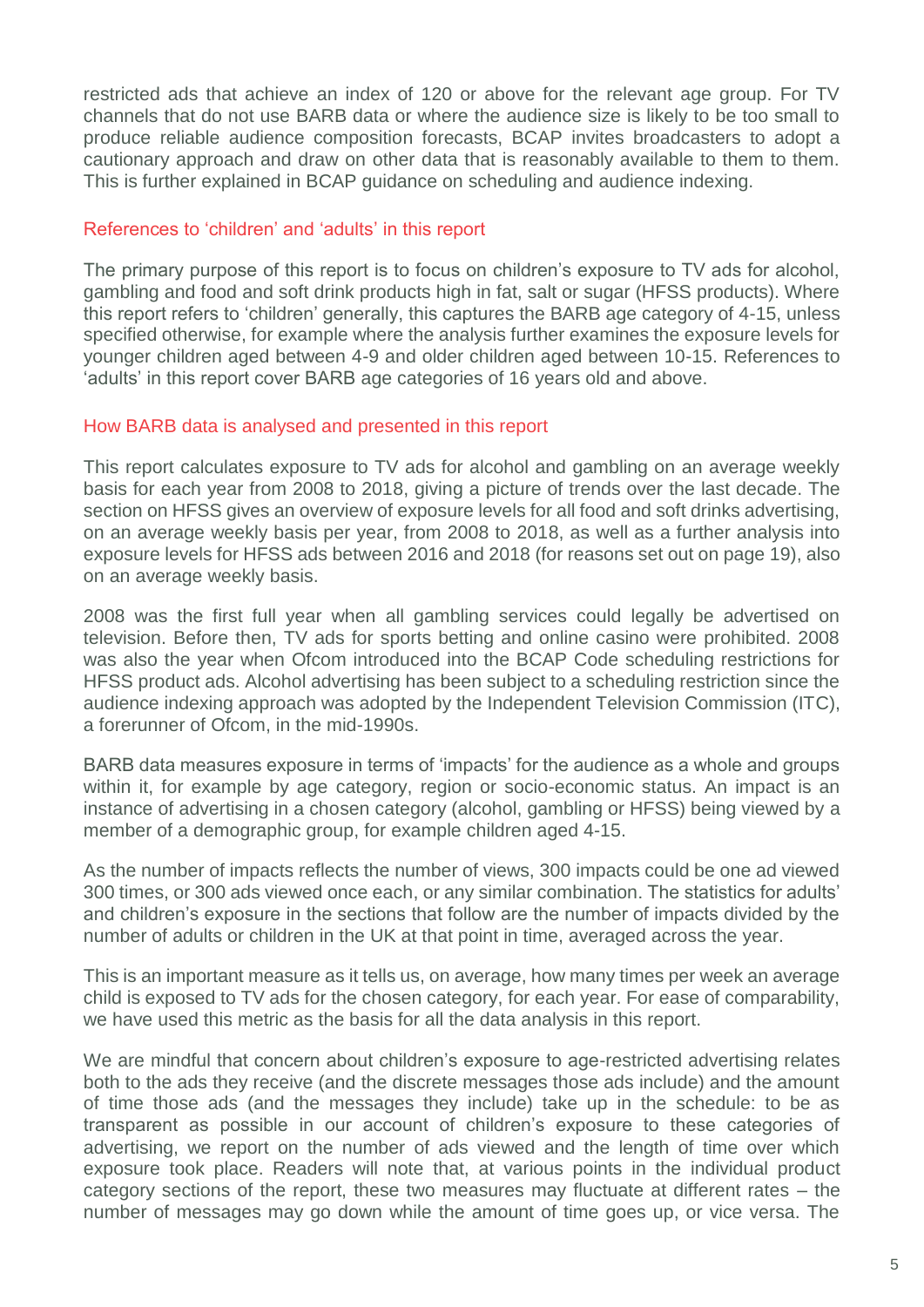variance is generally modest in scale. The average number of impacts (based on unweighted impacts) remains the principal metric used in this report, and the values denoting the number of seconds (calculated based on duration weighted impacts) are indicative of the likely length of exposure.

Other measures used in this report include:

• **Total ad impacts** – This measure indicates the number of times that all ads are viewed. The number of total ad impacts in this report relates to children aged between 4-15 years and is presented as a weekly average per year.

• **Children's exposure as a percentage of adults' exposure** – The BCAP scheduling rules result in advertising being targeted away from children's channels or programming and other programming where they are proportionally over-represented in the audience. This measure provides an insight into the efficiency of restrictions intended to appropriately limit children's exposure to ads for certain product categories. For example, if children's exposure as a percentage of adults' exposure to an ad for a particular product is 25%, it means that children see around one of those ads for every four seen by adults.

• **Children's exposure as a percentage of exposure to all TV ads** – This measure shows how much of all the TV ads seen by children are made up of ads for alcohol, gambling or HFSS, expressed as a percentage.

The youngest BARB age categories are 4-9, 10-15 and 4-15. Where this report refers to 'children' generally, this captures the BARB age category of 4-15, unless specified otherwise, for example where the analysis further examines the exposure levels for younger children aged between 4-9 and older children aged between 10-15. References to 'adults' in this report cover BARB age categories of 16 years old and above.

Exposure figures presented within this report have been rounded to one decimal place, unless set out otherwise. Any percentages set out related to increases and decreases in exposure levels, as well as total figures, in a given period are calculated based on unrounded impact figures for accuracy, and those percentages are then rounded to one decimal place when presented in the report. As such, readers may find a variance if calculating using the rounded figures within this report.

BARB data is continuously consolidated and finessed and therefore there may be some minor discrepancies in some of the figures presented in this report and the first report.

When considering the data presented in this report, readers should also refer to important contextual information set out in our first exposure report, in particular the following:

- BCAP's policy objectives and delegated statutory duties (page 5)
- Q&A (page 35)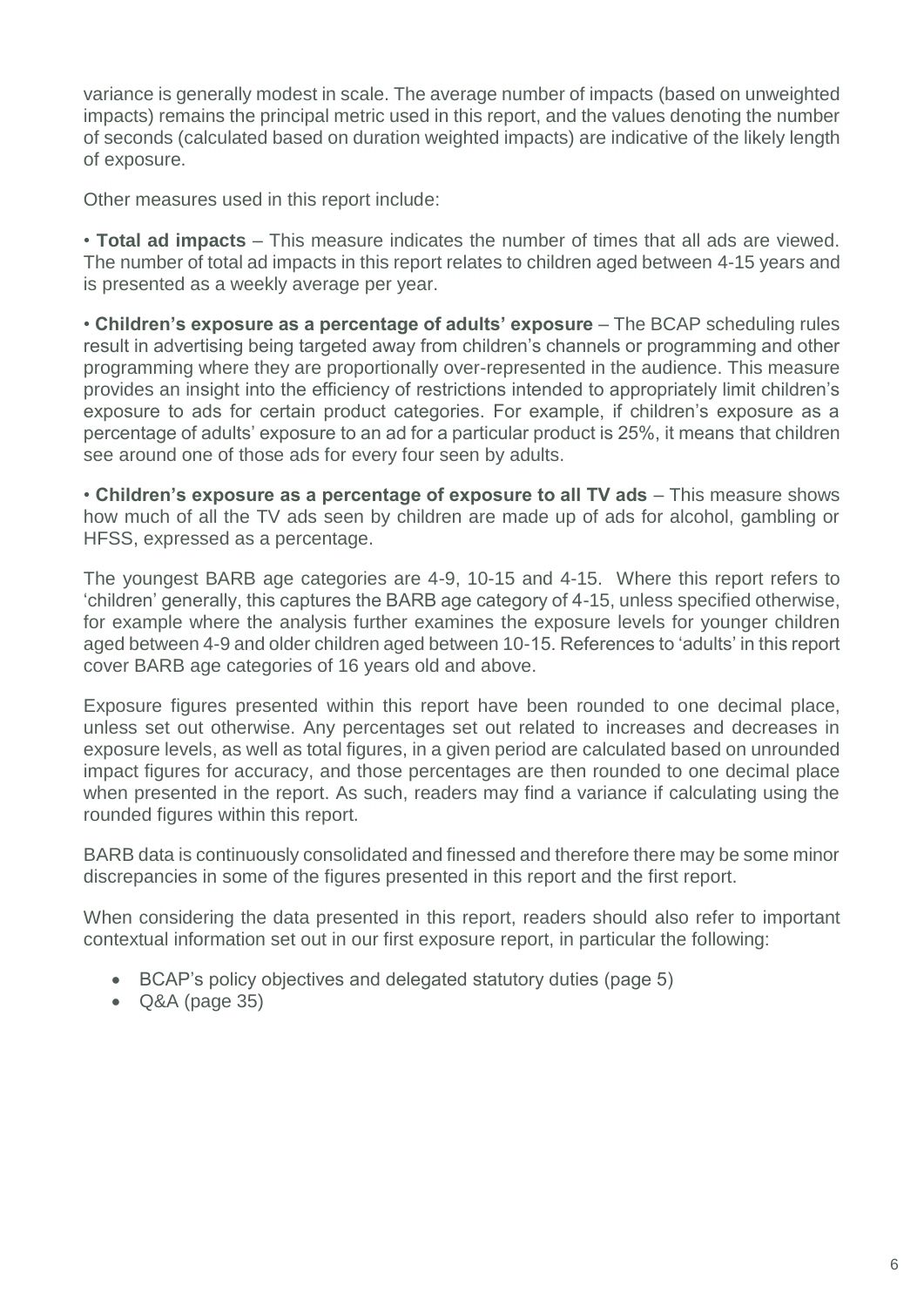### **Annual exposure to all TV ads**

This data is intended to provide important contextual information to the product categoryspecific exposure data presented in the following sections of the report.

#### **Key findings:**

- Between 2008 and 2018, children's exposure to all TV ads decreased by 35.4%, from 219.5 ads per week in 2008 to 141.9 ads per week in 2018. Children's exposure to all TV ads decreased from an average of 161.2 ads per week in 2017 to 141.9 ads per week in 2018.
- In 2018, children saw on average 141.9 TV ads per week, a reduction of 38.1% from a peak of 229.3 ads per week in 2013.
- In 2018, adults saw on average 350.6 TV ads per week, a reduction of 7.4% from a peak of 378.5 ads per week in 2011.
- Children's total TV ad exposure, relative to adults', has fallen from a peak of 63.9% in 2008 to 40.5% in 2018. That means children see, on average, two ads for every five ads seen by adults in 2018.



#### **Exposure levels to all TV ads – age groups**

Overall, levels of adults' exposure to advertising on TV have remained relatively stable over the period between 2008 and 2018; adults' TV exposure increased marginally, by 2.1% (from an average of 343.5 ads per week to 350.6 ads per week). Notwithstanding the slow increase to a peak of, on average, 378.5 ads per week in 2011, adults' exposure slowly decreased by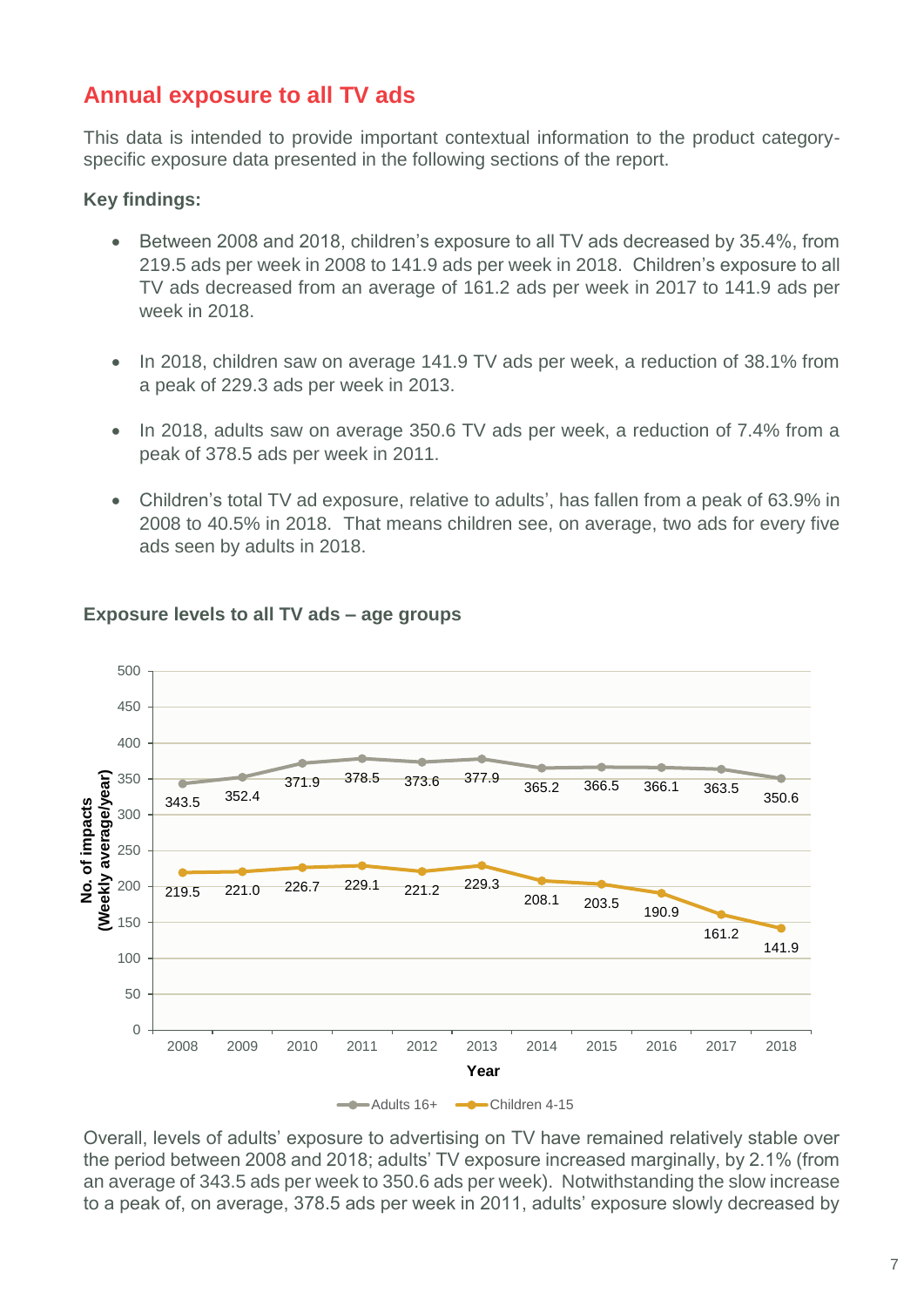7.4% to 350.6 ads per week. The average number of ads that adults saw per week decreased from 363.5 ads in 2017 to 350.6 ads per week in 2018, which was similar to the level of exposure in 2009.

By comparison, between 2008 and 2018, children's TV ad exposure reduced by 35.4% (from 219.5 ads to 141.9 ads per week). The number of TV ads seen by children aged 4-15 has continued to fall markedly since the peak in 2013, at an average of 229.3 ads per week, to an average of 141.9 ads per week in 2018; this represents a reduction by 38.1% between 2013 and 2018.

As noted in the [first ASA exposure report,](https://www.asa.org.uk/uploads/assets/uploaded/229cd7e6-f9e2-4cf0-85a0a463add0ee2d.pdf) the main driver behind the decline in children's exposure to TV ads is their increasing use of online media, for example on-demand and online video content; time spent viewing live, scheduled broadcast television is decreasing. Analysis of BARB viewing data shows that in 2018, children watched an average of 9.0 hours



#### **Average hours of television viewing, 2010-2018**

 $\overline{a}$ 

of television per week, down by one hour from 2017 and half of the viewing levels seen in 2010 (17.6 hours per week)<sup>1</sup>. Viewing levels are lower for older children aged 10-15, who viewed an average of 7.9 hours of television per week in 2018.

<sup>1</sup> In 2010, a new BARB panel was introduced and, as a result, data comparisons pre and post 2010 should be made with caution.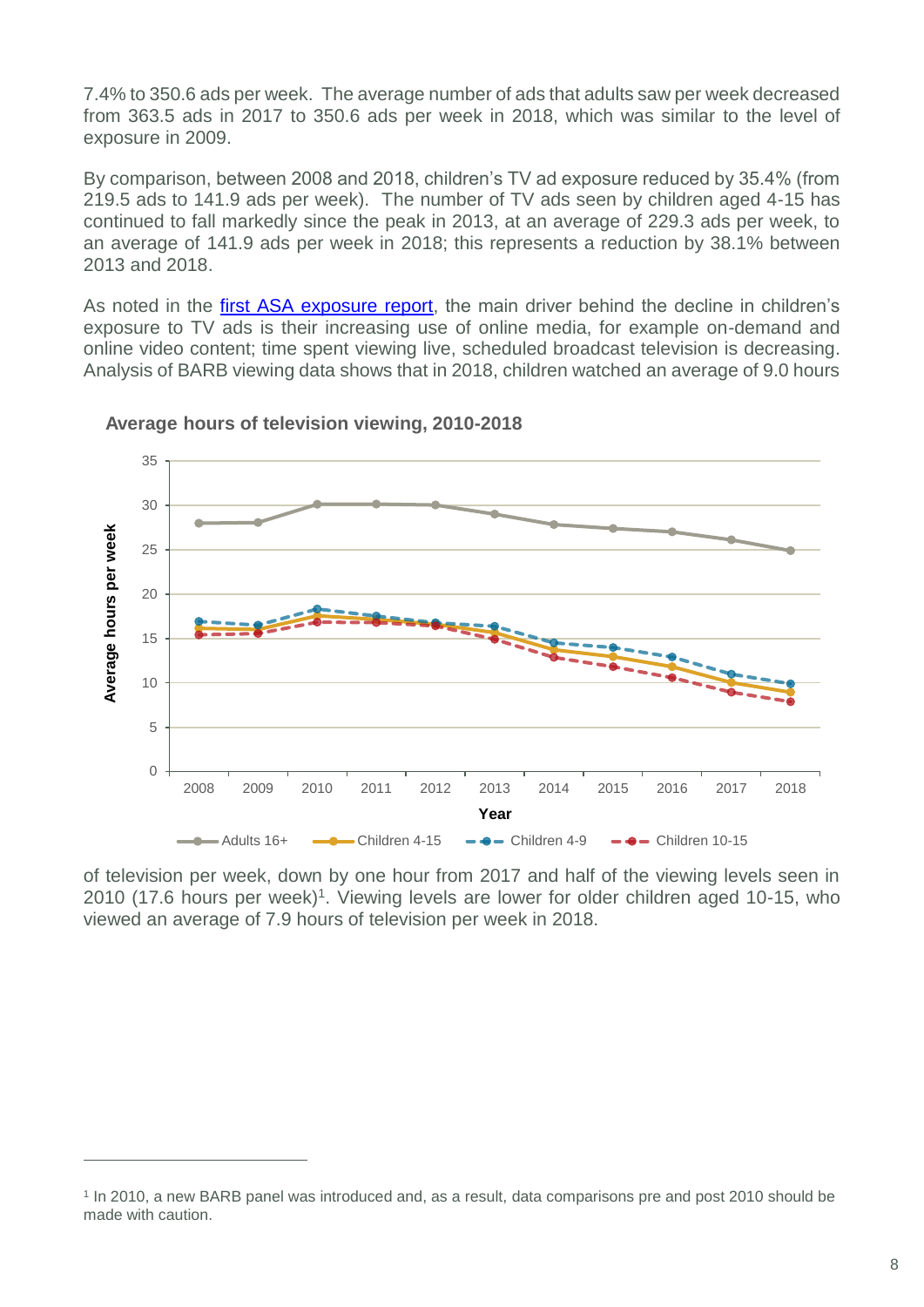

**Exposure to all TV ads – children's exposure as a percentage of adults' exposure**

Children's exposure to all TV ads, relative to adults', continued to decrease from a peak of 63.9% in 2008 to 40.5% in 2018. This means that children saw, on average, two ads for every five ads seen by adults in 2018.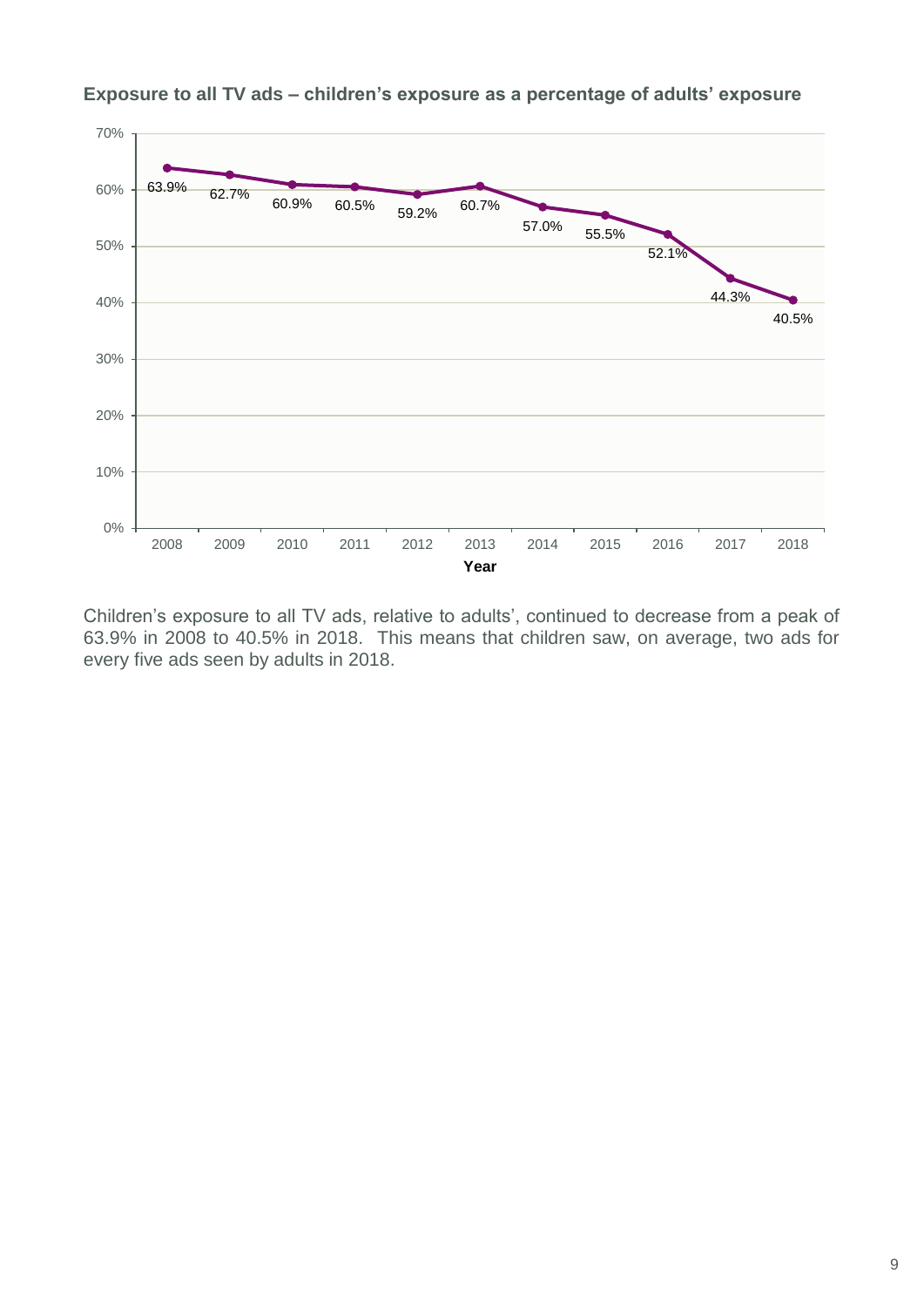### **Exposure to TV ads for alcohol products**

The BCAP Code states:

*32.2 [The following products] may not be advertised in or adjacent to programmes commissioned for, principally directed at or likely to appeal particularly to audiences below the age of 18:*

*32.2.1 alcoholic drinks containing 1.2% alcohol or more by volume* 

*32.4 [The following products] may not be advertised in or adjacent to programmes commissioned for, principally directed at or likely to appeal particularly to persons below the age of 16:*

*32.4.7 drinks containing less than 1.2% alcohol by volume when presented as low-alcohol or no-alcohol versions of an alcoholic drink*

#### **Key findings:**

- Between 2008 and 2018, children's exposure to alcohol advertising on TV more than halved from an average of 2.8 ads per week in 2008 to 1.1 ad per week in 2018. The average number of alcohol ads children saw in 2018 remains at a similar level to that observed in the three previous years.
- In 2010, children's exposure to alcohol ads peaked at an average of 3.2 ads per week. The majority of TV ads for alcohol that children see are ads for beer, cider or perry.
- Children's exposure to alcohol ads, relative to adults, has fallen from a peak of 41.1% in 2008 to 22.4% in 2018. That means children see, on average, about one TV ad for alcohol for every four or five seen by adults in 2018.
- Alcohol ads made up less than 1.5% of all TV ads seen by children annually over the 11-year period.
- Children's exposure to all TV ads fell by over a third from a peak of 229.3 ads in 2013 to a low of 141.9 ads in 2018 - over the same period, children's exposure to alcohol ads more than halved. This suggests children's exposure to alcohol ads is falling at a faster rate than exposure to all TV ads.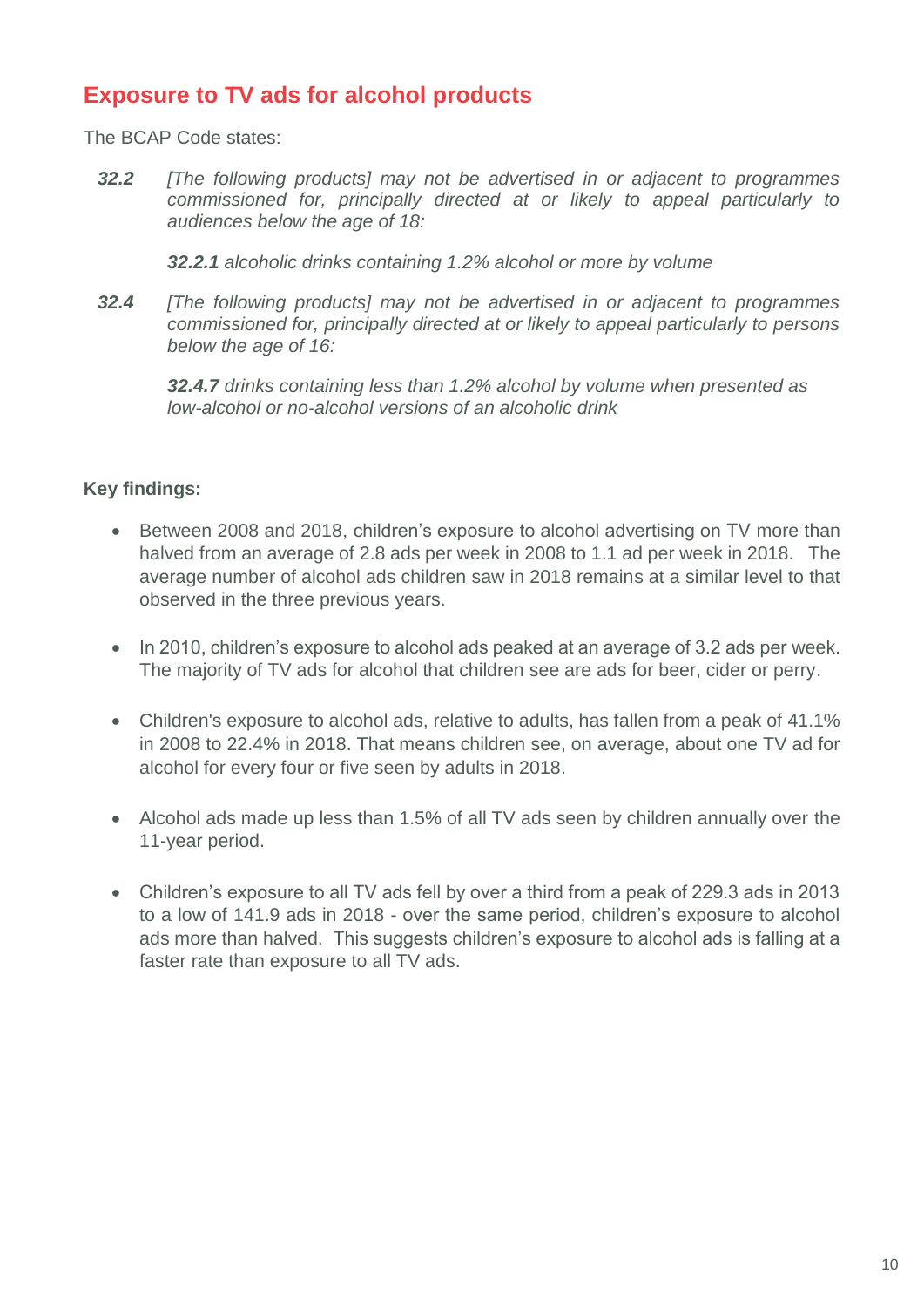#### **Average weekly exposure per year – age groups**



In 2008, children aged between 4-15 saw, on average, 2.8 alcohol ads (approx. 75.5 seconds) on TV per week. In 2018, children within this age group saw, on average, 1.1 alcohol ads (approx. 23.9 seconds) per week. This represents a decrease in exposure of more than half over an 11-year period. Over the period from 2010 (when alcohol ad exposure was 3.2 ads per week, at its highest) to 2018, children's average weekly exposure reduced by around two thirds. The average number of alcohol ads children saw in 2018 remains at a similar level to that observed during the three previous years.

For younger children between 4-9 years old, the number of alcohol ads they saw on average each week stood at 1.0 ad per week in 2018, compared with 0.8 ads in 2017. For older children aged between 10-15 years, this figure stood at 1.3 ads per week in 2018. By comparison, adults' exposure increased from an average of 4.5 ads per week in 2017 to 5.0 ads per week in 2018 (the same level as in 2015).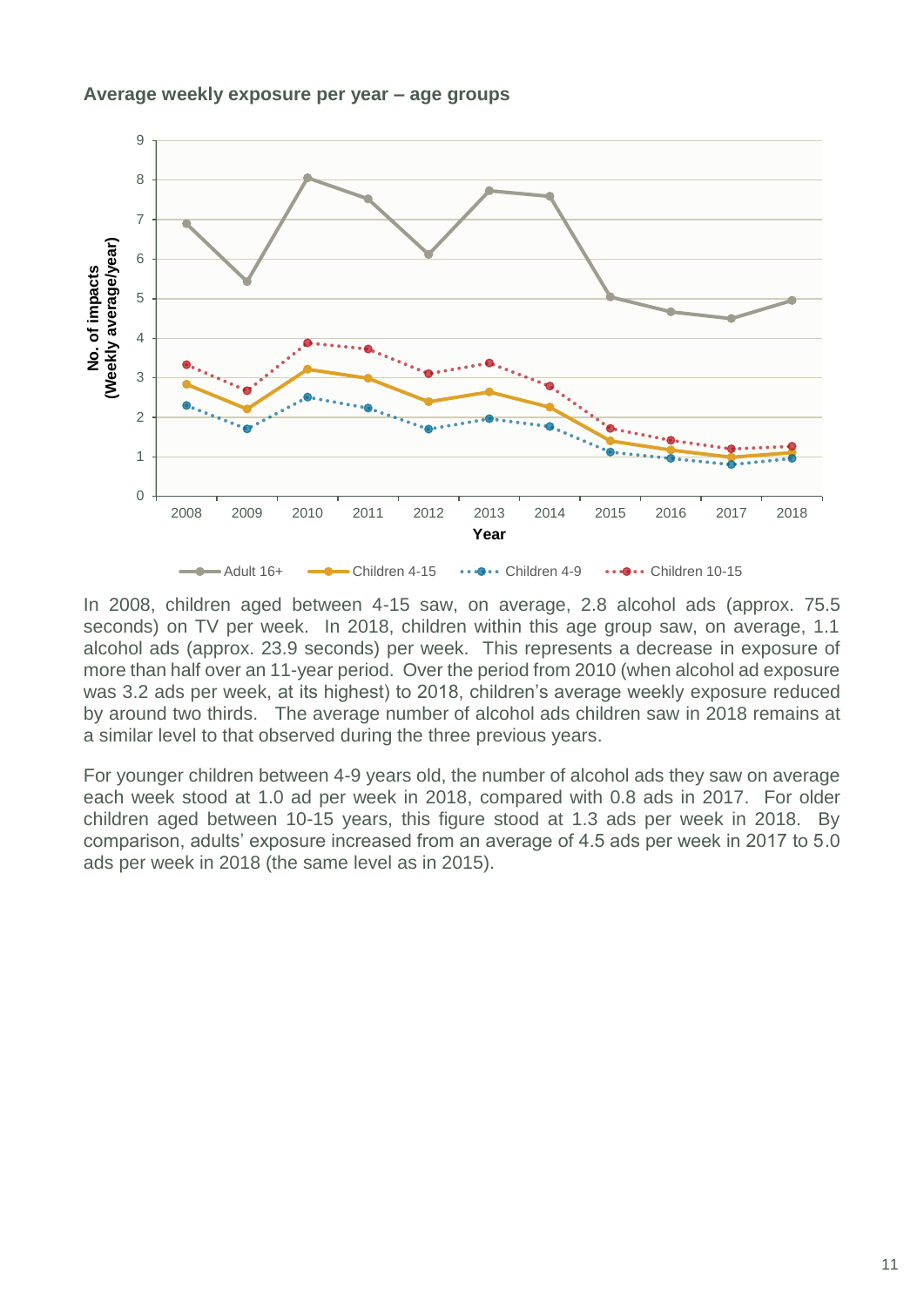

#### **Children's exposure as a percentage of adults' exposure**

In 2017, children's exposure to alcohol ads, relative to adults, reached its lowest level over the 11-year period since the peak at 41.1% in 2008 and remained at a similar level in 2018. This means that in 2018, children saw, on average, about one TV ad for alcohol per week for every four or five seen by adults in 2018.



**Children's exposure to alcohol ads – proportion of product types**

■Beer, cider & perry ■Spirits & liqueurs ■Wine ■Alcopops & ready-mixed ■Alcoholic drinks range & multi-product ■Alcohol free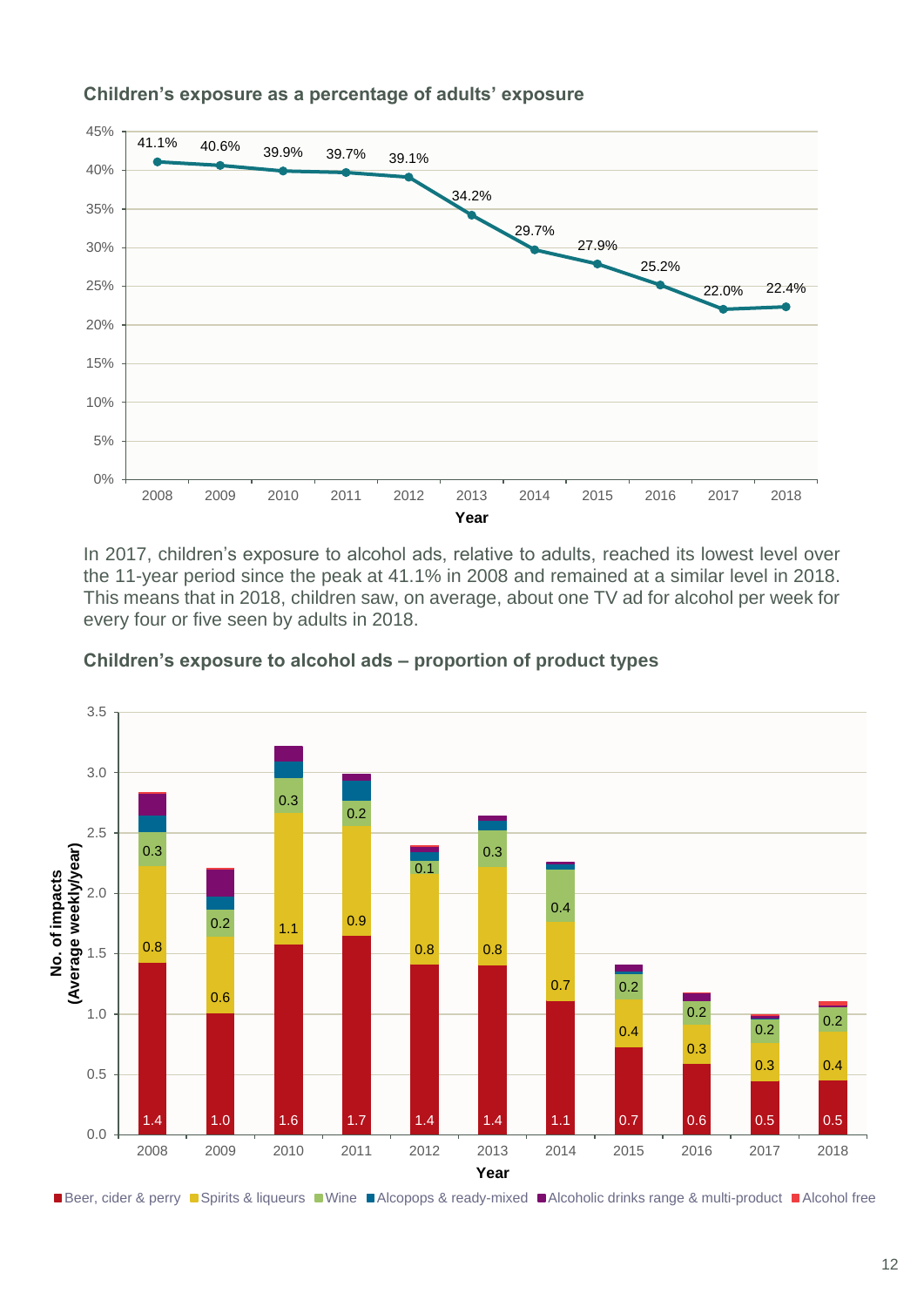The majority of TV ads for alcohol that children saw on average each week continued to be ads for beer, cider or perry in 2018, at an average of 0.5 ads per week. In terms of proportion, ads for these products continue to make up of around half of all alcohol ads seen by children over the period covered.

Ads for spirits and liqueurs still constitute the second largest proportion of all alcohol ads seen by children in 2018, at an average of 0.4 ads per week.



**Children's exposure to alcohol ads as a percentage of exposure to all TV ads**

In 2018, alcohol ads made up 0.8% of the number of all TV ads children saw on average each week – a similar proportion to that observed in the previous three years.

Children's increasing use of online media is likely to have contributed to the continuing decline in their exposure to all TV ads. Children's exposure to all TV ads fell by over a third from a peak of 229.3 ads in 2013 to a low of 141.9 ads in 2018 - over the same period, children's exposure to alcohol ads more than halved. This suggests children's exposure to alcohol ads is falling at a faster rate than exposure to all TV ads.

As noted in the previous ASA exposure report, the rules on scheduling restrictions for alcohol ads on TV have not changed over the years covered by the report. As such, other factors such as changes in marketing spend and behaviour, are likely to account for this outcome. However, the latest set of exposure data suggests that the scheduling rules continue to help appropriately limit children's exposure to the extent that they prohibit alcohol ads from appearing in significant parts of the broadcast schedule.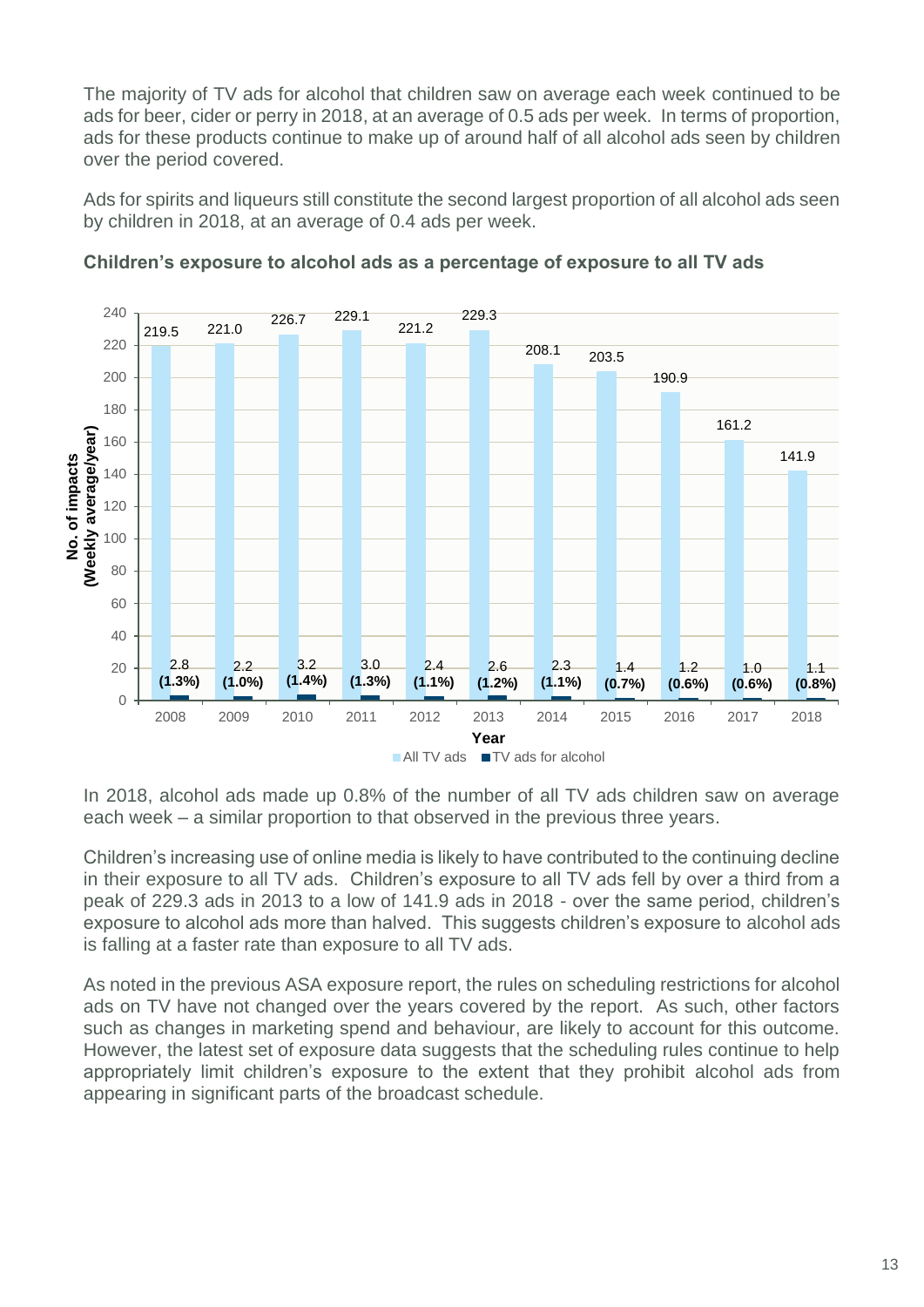### **Exposure to TV ads for gambling products**

The BCAP Code rules state:

- *32.2 [The following products] may not be advertised in or adjacent to programmes commissioned for, principally directed at or likely to appeal particularly to audiences below the age of 18:*
	- *32.2.2 gambling except lotteries, football pools, equal-chance gaming (under a prize gaming permit or at a licensed family entertainment centre), prize gaming (at a non-licensed family entertainment centre or at a travelling fair) or Category D gaming machines*
- *32.4 [The following products] may not be advertised in or adjacent to programmes commissioned for, principally directed at or likely to appeal particularly to persons below the age of 16:*
	- *32.4.1 lotteries*
	- *32.4.2 football pools*
	- *32.4.3 equal-chance gaming (under a prize gaming permit or at a licensed family entertainment centre)*
	- *32.4.4 prize gaming (at a non-licensed family entertainment centre or at a travelling fair)*
	- *32.4.5 Category D gaming machines*

#### **Key findings:**

- Between 2008 and 2018, children's exposure to gambling ads increased by one ad per week, from an average of 2.2 ads per week in 2008 (the first full year in which ads for gaming and betting were allowed on TV) to 3.2 ads per week in 2018. Exposure levels in 2018 remain similar to those observed since 2014, after the 2013 peak of 4.4 ads per week.
- Children's exposure to gambling ads, relative to adults', has fallen year-on-year from 38.6% in 2008 to 20.4% in 2018. That means children see, on average, about one TV ad for gambling for every five seen by adults in 2018.
- Gambling ads made up less than 2% of all the TV ads that children saw on average every year between 2008 and 2017. This rose to 2.2% in 2018.
- The majority of TV ads for gambling that children have seen since 2011 (the first year when we can be confident about product breakdown information for gambling ads) are ads for bingo, lotteries and scratchcards. For bingo ads on TV, children's exposure peaked in 2013 at an average of 1.9 ads per week, decreasing to 0.9 ads per week in 2018; for lottery and scratchcards on TV, children's exposure has remained around 1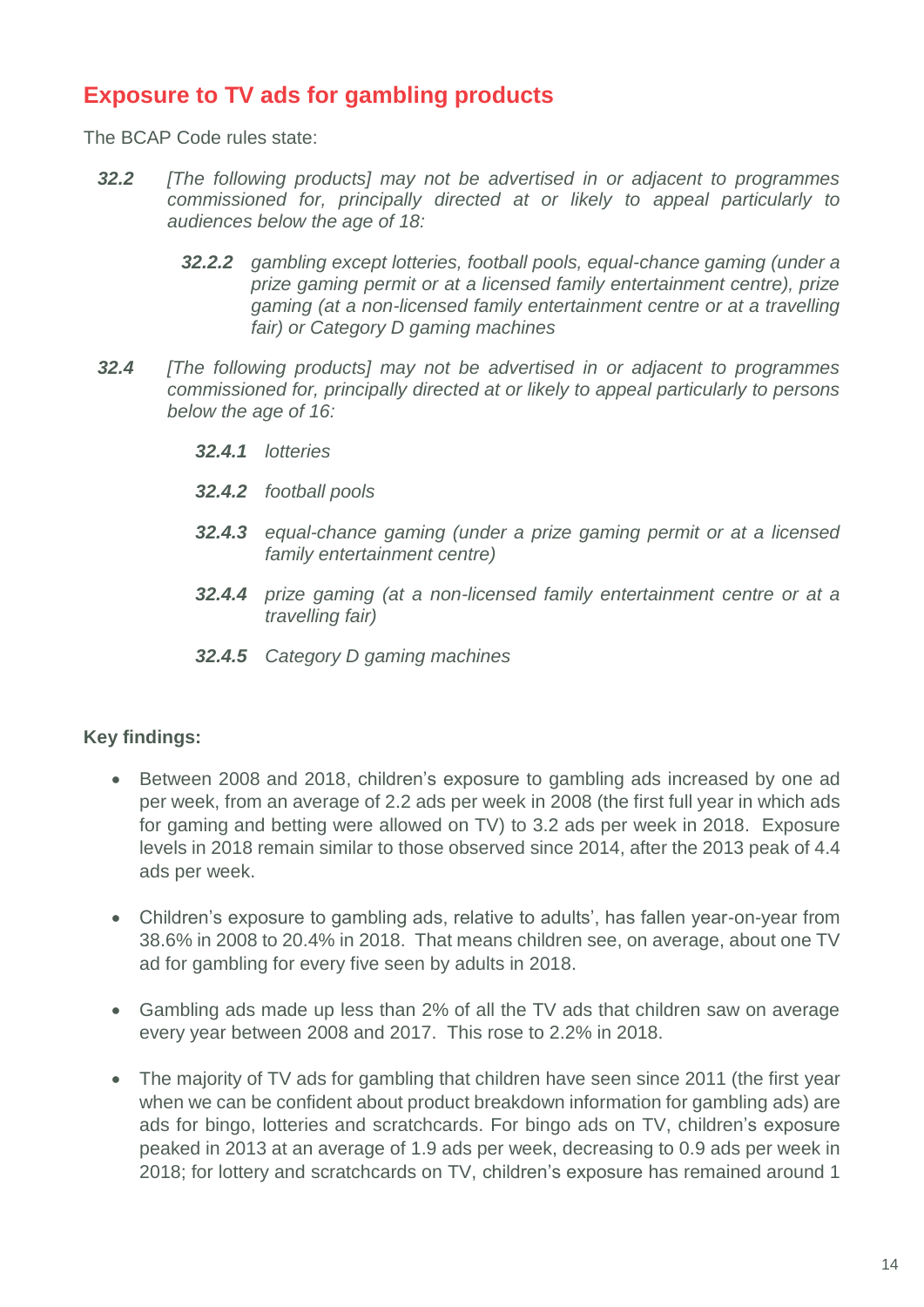ad per week over the period for which we have data. Children saw 1.0 ad per week for sports betting in 2011, but from 2012 to 2018 the average has remained below 1.

 Children's exposure to all TV ads reduced by 38.1% from a peak of 229.3 ads per week in 2013 to a low of 141.9 ads in 2018. Over the same period, children's exposure to gambling ads decreased by more than one quarter. While gambling exposure has been more or less stable at a lower level since the 2013 peak, there has been a significant continued decline in exposure to all advertising over the same period.



#### **Average weekly exposure per year – age groups**

In 2008, children aged between 4-15 saw, on average, 2.2 gambling ads on TV per week (approx. 48 seconds). In 2018, children in the same age group saw, on average, 3.2 gambling ads per week (approx. 77.7 seconds). From 2014 to 2018, children's exposure to gambling ads has remained around 3 ads per week, an increase of 1 ad per week compared with 2008. 2013 saw the highest level in children's exposure to gambling ads at, on average, 4.4 ads per week (approx. 108.9 seconds) following a gradual increase since 2008 that was likely to be attributable to the relaxation of advertising controls resulting from the Gambling Act 2005.

Adults' exposure increased from an average of 14.2 ads per week in 2017 to 15.5 ads per week in 2018.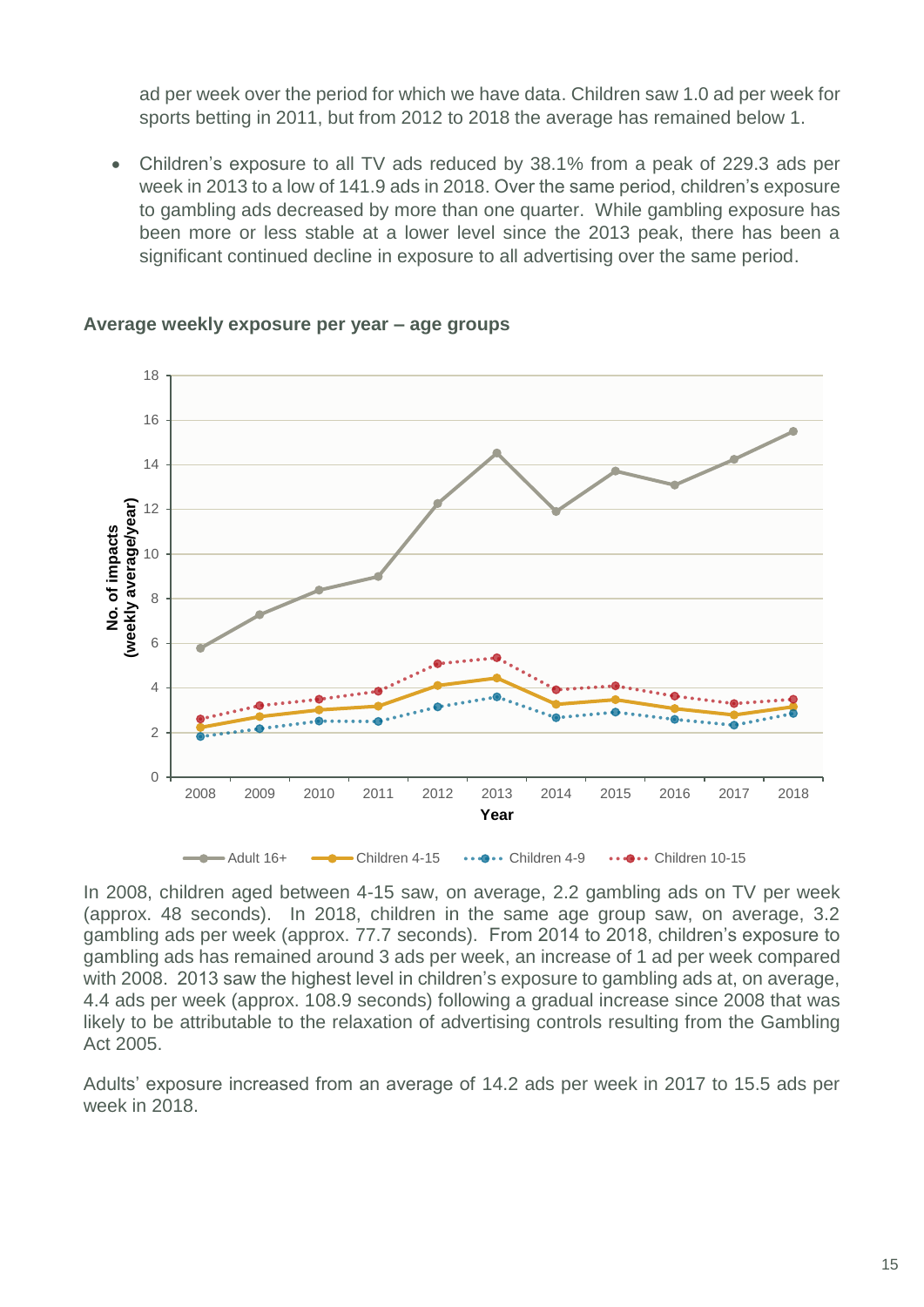

#### **Children's exposure as a percentage of adults' exposure**

Following a steady year-on-year fall from 38.6% in 2008 to 19.6% in 2017, children's exposure to gambling ads as a proportion of adult exposure saw a marginal increase in 2018. For the second year running, children saw, on average, about one TV ad for gambling for every five seen by adults in 2018.



**Children's exposure to gambling ads – proportion of product types**

As noted in the previous exposure report, product classification data from 2008 to 2010 does not permit a detailed breakdown of children's exposure to ads for bingo, lottery or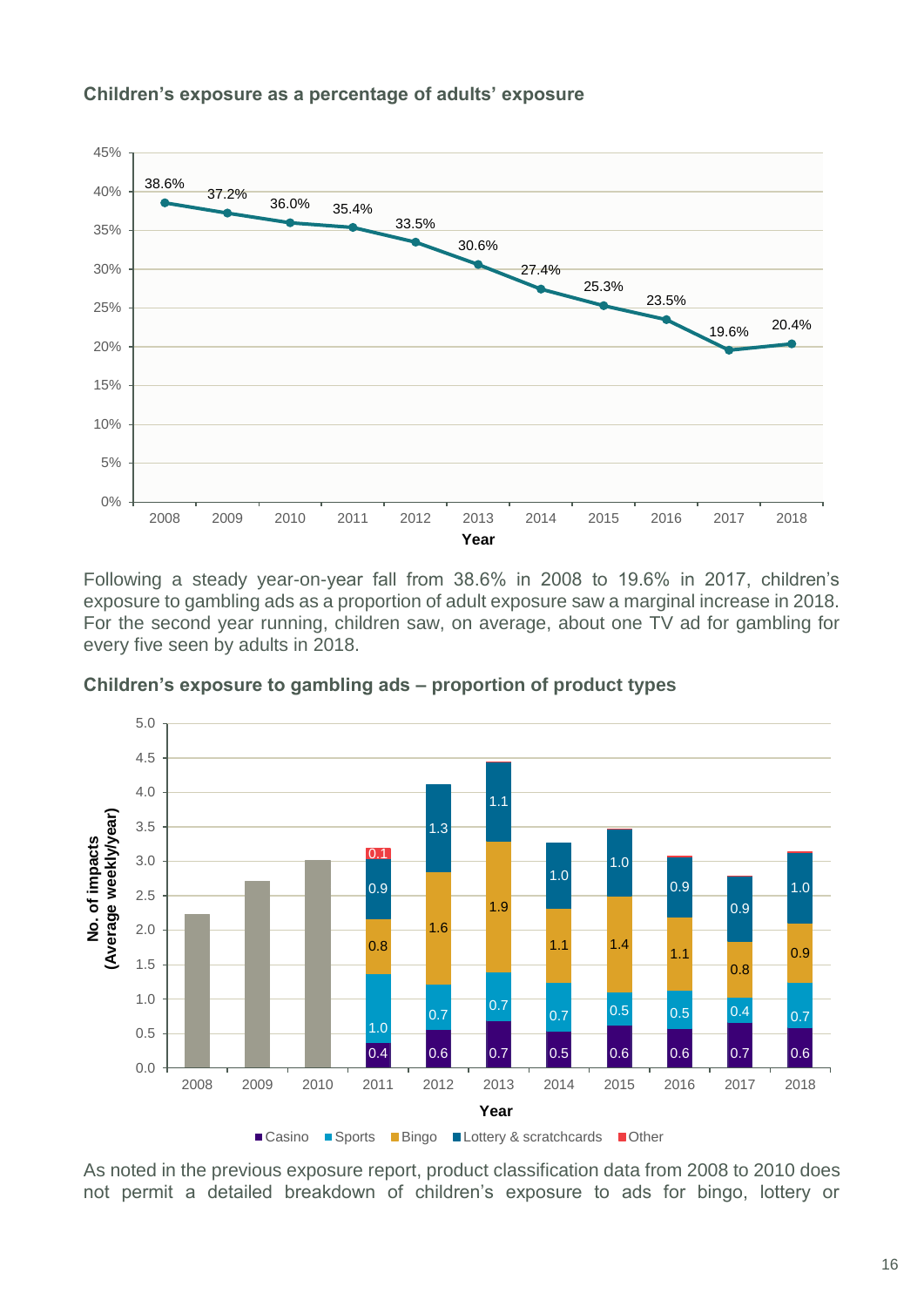scratchcards on TV. Although the gambling product category breakdown starts in 2011, the total number of TV ad impacts for gambling as a whole is accurate for the period between 2008 and 2010.

Advertising for bingo, lottery and scratchcards combined continue to make up the majority of gambling ads that children saw since 2011. From 2011 to 2018, excluding the 2013 peak, children saw around 1 ad per week for bingo and 1per week for lottery and scratchcards.

Children's exposure to sports-related gambling ads was highest in 2011, at 1.0 ad per week, and lowest in 2017, at 0.4 ads per week. For the rest of the period between 2011 and 2018 exposure has remained below one ad per week, lower than for bingo, lottery and scratchcards. In 2018, children saw 0.7 sports betting ads per week.



**Children's exposure as a percentage of exposure to all TV ads**

Gambling ads have remained below 2% of all TV ads seen by children between 2008 and 2017. This percentage rose to 2.2% in 2018.

Children's exposure to all TV ads reduced by 38.1% from a peak of 229.3 ads in 2013 to a low of 141.9 ads per week in 2018. Over the same period, children's exposure to gambling ads decreased by more than one quarter. This indicates the rate of decline in children's exposure to all TV ads between those years is now slightly greater than the rate of reduction of children's exposure to gambling ads within the same period. As noted in the previous exposure report, the scheduling rules for gambling advertising on TV have not changed over the years covered by the report. Whilst other factors, for example changes in marketing spend and behaviour, are likely to have accounted for the reduction in children's exposure to TV ads for gambling between 2013 and 2017, we are confident that the scheduling rules continue to help limit children's exposure to the extent that they ban gambling ads in children's programmes and programmes of particular appeal to under-18s. However, we will be closely

<sup>■</sup> All TV ads ■ TV ads for gambling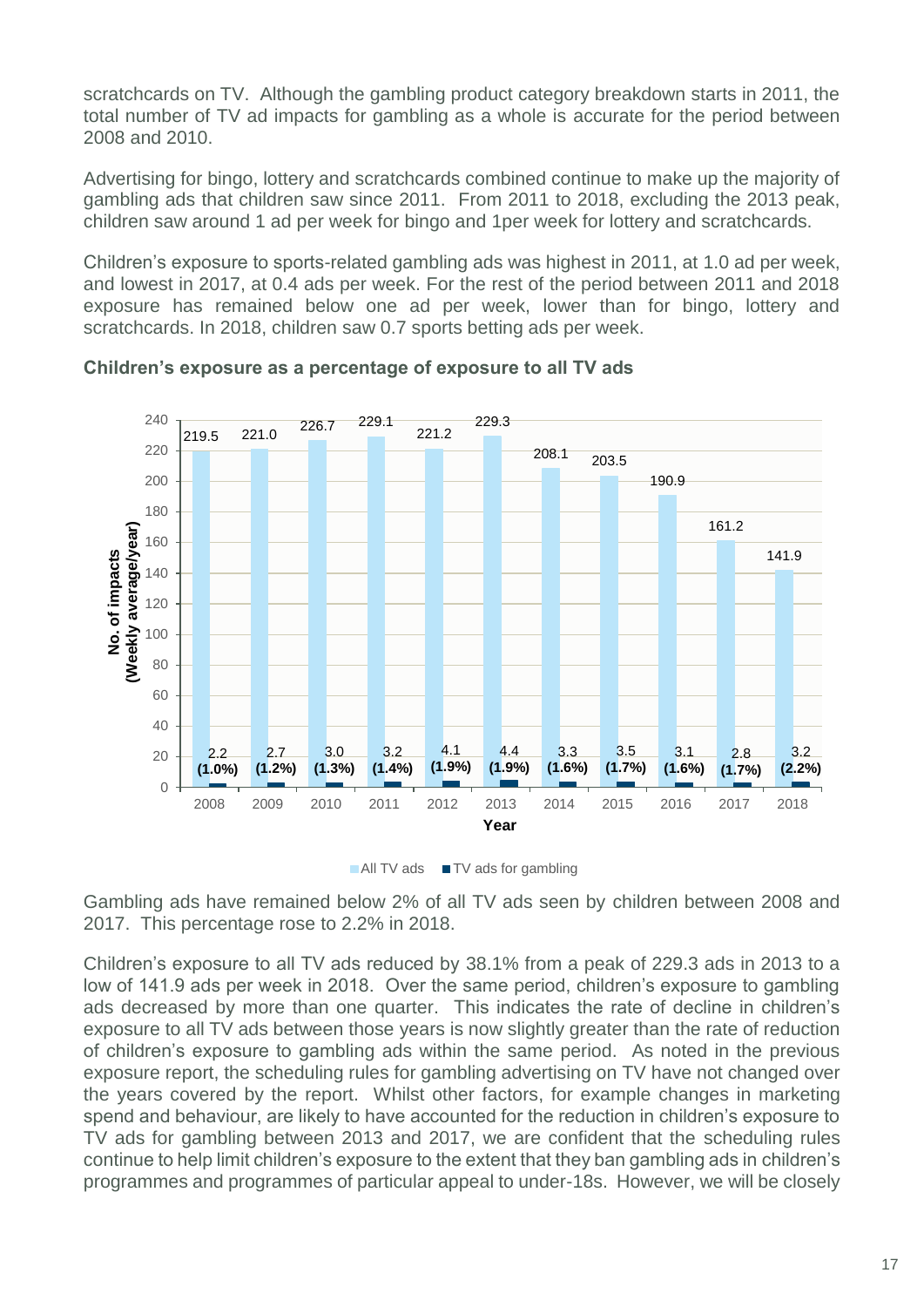monitoring whether there will be notable changes, in particular any increases, in children's exposure to gambling ads on TV following the data presented in 2018.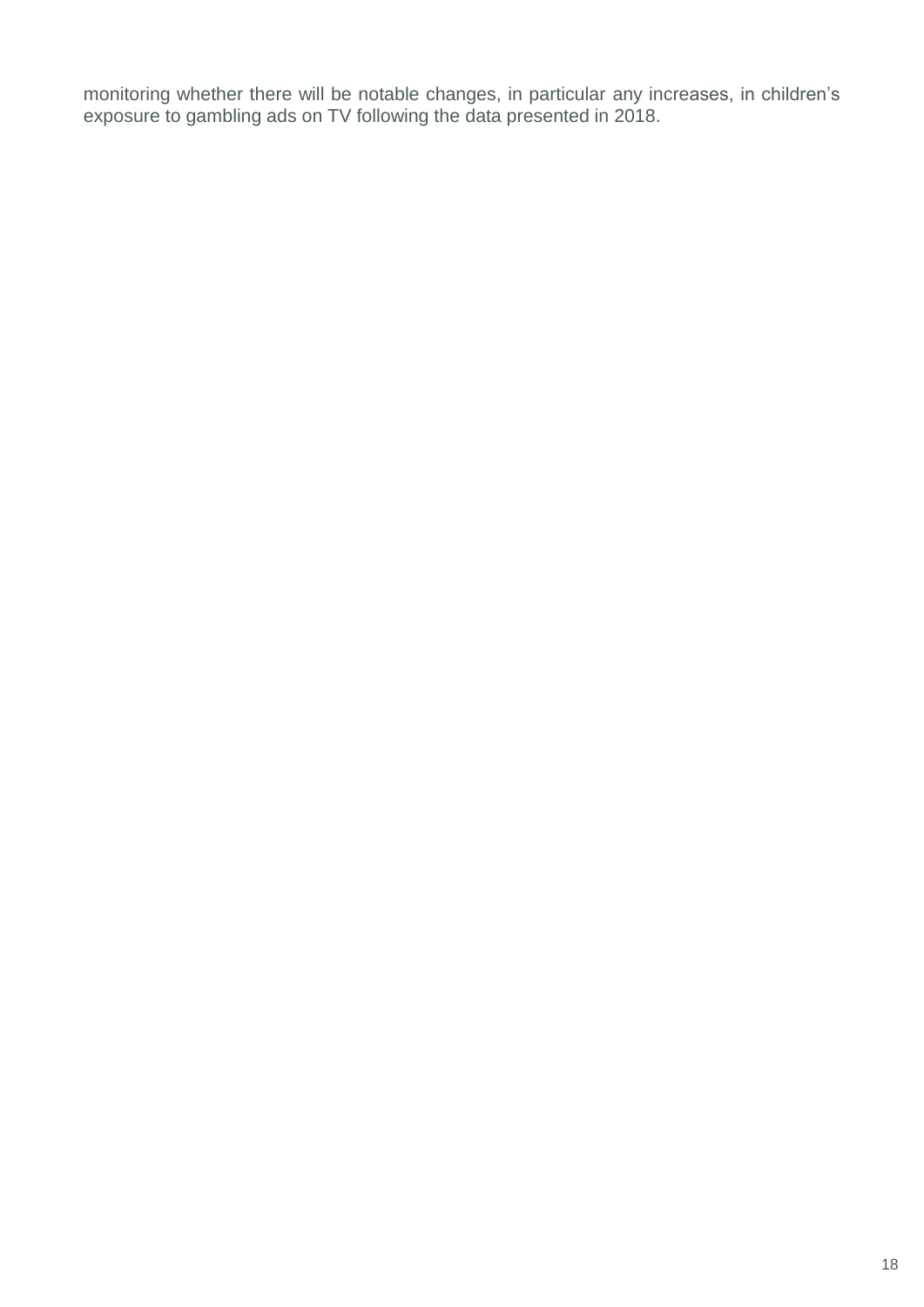### **Exposure to TV ads for food and soft drinks high in fat, salt or sugar (HFSS products)**

The BCAP Code rules state:

- *32.5 [The following products] may not be advertised in or adjacent to programmes commissioned for, principally directed at or likely to appeal particularly to audiences below the age of 16:*
	- *32.5.1 food or drink products that are assessed as high in fat, salt or sugar (HFSS) in accordance with the nutrient profiling scheme published by the Food Standards Agency (FSA) on 6 December 2005. Information on the nutrient profiling scheme is now available on the Department of Health website.*

As stated in the first ASA exposure report, commercial databases that produce TV advertisement impact data do not currently differentiate HFSS products advertising from non-HFSS food and drinks advertising to the standards set out in the report. The ASA has again commissioned the same expert third party as in the first exposure data report, TRP Research (a BARB audience bureau), to generate and verify the data for the 2018 analysis. TRP's methodology in relation to the 2018 data can be found in Annex 1. Because of time and cost restraints associated with gathering data from previous years, the exposure data relating to HFSS advertising presented in this report will begin from the year 2016 up to 2018.

To provide further context, the report also presents exposure data for all food and soft drink advertising for the period from 2008 to 2018.

#### **Key findings**

- Between 2008 and 2018, children's exposure to all TV ads for food and soft drink halved, from an average of 35.5 ads per week in 2008 to 17.8 ads per week in 2018.
- During the period covered by this report, children's exposure to all TV ads was at its highest in 2013, at 229.3 ads per week, and at its lowest in 2018, at 141.9 ads per week. From 2013 to 2018, children's exposure to TV ads for food and soft drink halved, suggesting that children's exposure to TV ads for food and soft drink is falling at a faster rate than their exposure to all TV ads.
- In 2016, children saw an average of 12.4 TV ads for HFSS products per week. In 2018, that figure fell by more than a third to 8.0 ads. Over the same period, children's exposure to all TV ads reduced by a quarter from an average of 190.9 ads per week to 141.9. This suggests that children's exposure to TV ads for HFSS products fell at a faster rate than their exposure to all TV ads over this three-year period.
- In 2016, children saw, on average, 1.4 more ads per week for HFSS products than non-HFSS products (12.4 ads and 11.1 ads, respectively). In 2018, children saw, on average, 1.9 more TV ads per week for non-HFSS products than for HFSS products (9.8 ads and 8.0 ads, respectively).
- Children's exposure to TV ads for HFSS products, relative to that of adults, was 29.6% in 2016, 25.7% in 2017 and 25.1% in 2018. This means that in 2018, children saw, on average, about one TV ad for HFSS products for every four seen by adults.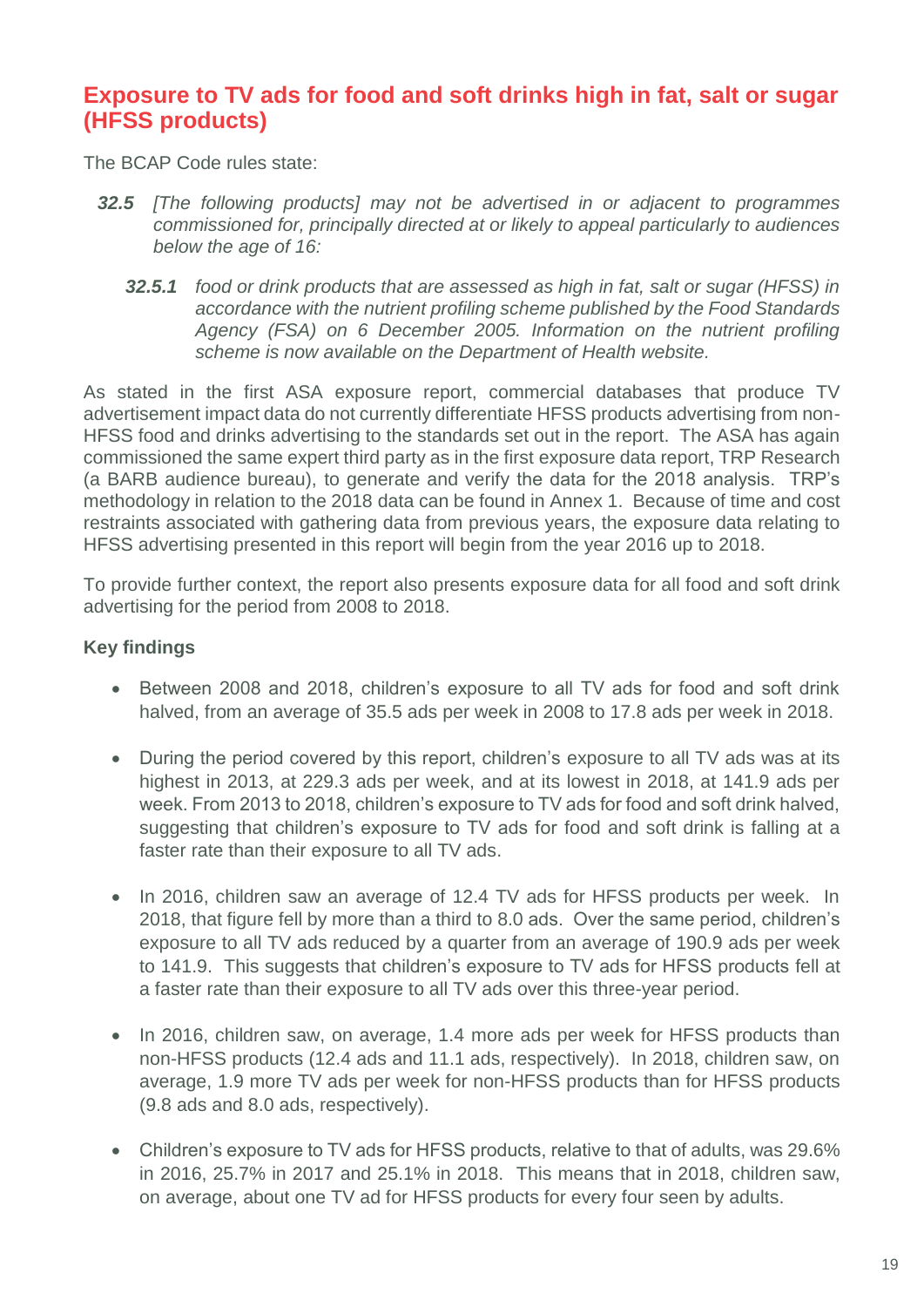In 2016, HFSS products ads made up 6.5% of all TV ads seen by children, 6.0% in 2017 and 5.6% in 2018.



**Average weekly exposure to all food and soft drink ads – age groups**

Readers are first invited to consider contextual information relating to trends in audience exposure to TV advertising for all food and soft drink<sup>2</sup>. This also includes ads that have the effect of promoting a food or soft drink, such as ads promoting a restaurant, supermarket, food brand, etc. Further detailed analysis and commentary examining the HFSS product ads exposure data, and the relative proportions of HFSS product ads and non-HFSS food and drink ads, begin on page 22.

In 2008, children aged 4-15 saw, on average, 35.5 ads for all food and soft drink on TV per week (approx. 481.3 seconds). In 2018, children in the same age group saw, on average, 17.8 TV ads for food and soft drink per week (approx. 400.4 seconds). This represents a 50.0% reduction in children's exposure to food and soft drink advertising between those

 $\overline{a}$ 

<sup>&</sup>lt;sup>2</sup> Where this report comments on the levels of exposure to TV ads for all food and soft drinks covering the period between 2008 and 2018, the data for 2016-18 were based on the sum of exposure figures for non-HFSS product ads, HFSS product ads and ads in which no product had been identified for Nutrient Profiling Model (NPM) scoring, as validated by TRP. For 2008 to 2015, the report relies on publicly available data for BARB categories that fall within the definition of Food and Drink. It should be noted that during the validation process, it was found that some ads in 2016-18, which were identified as having the effect of promoting HFSS, did not fit within BARB categories that sought to capture Food or Drink products (exposure figures for these ads are included in the overall HFSS product ad exposure figures for 2016-18).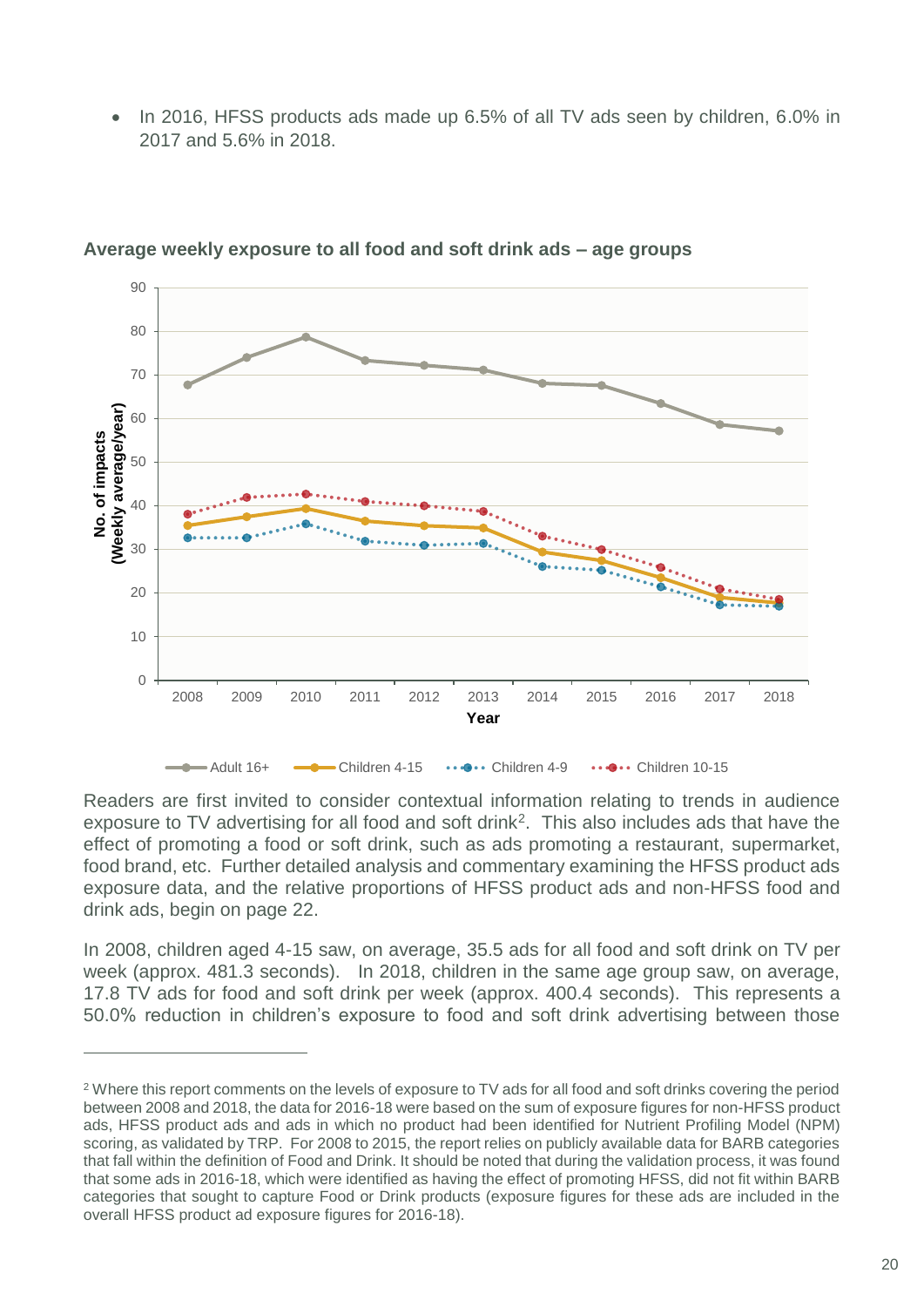years. Within this period, children's exposure to this category of advertising peaked in 2010 at an average of 39.4 ads per week (approx. 507.2 seconds) and fell steadily to 17.8 ads per week in 2018, which constitutes a reduction of 54.9%. Over the same period between 2010 and 2018, children's exposure to all TV ads declined by 37.4%.

In 2008, adults' exposure to TV ads for all food and soft drink was, on average, 67.7 ads per week. Adults' exposure to this category of ads also peaked in 2010, at an average of 78.7 ads per week, and steadily declined to 57.2 ads per week in 2018. This meant that the number of food and soft drink TV ads that adults see, on average, per week reduced by 15.6% between 2008 and 2018, and by 27.3% from 2010 (when adults' exposure was its peak) to 2018. Over the same period between 2010 and 2018, adults' exposure to all TV ads declined by 5.7%.





■ All TV ads ■ Food & soft drink ads

TV ads for all food and soft drink products remained below 18% of all TV ads seen by children per week over the 11-year period. In 2018, 12.5% of all ads seen by children were food and soft drink TV ads, which was the lowest over the 11-year period and a continuation of the downward trend from 2010.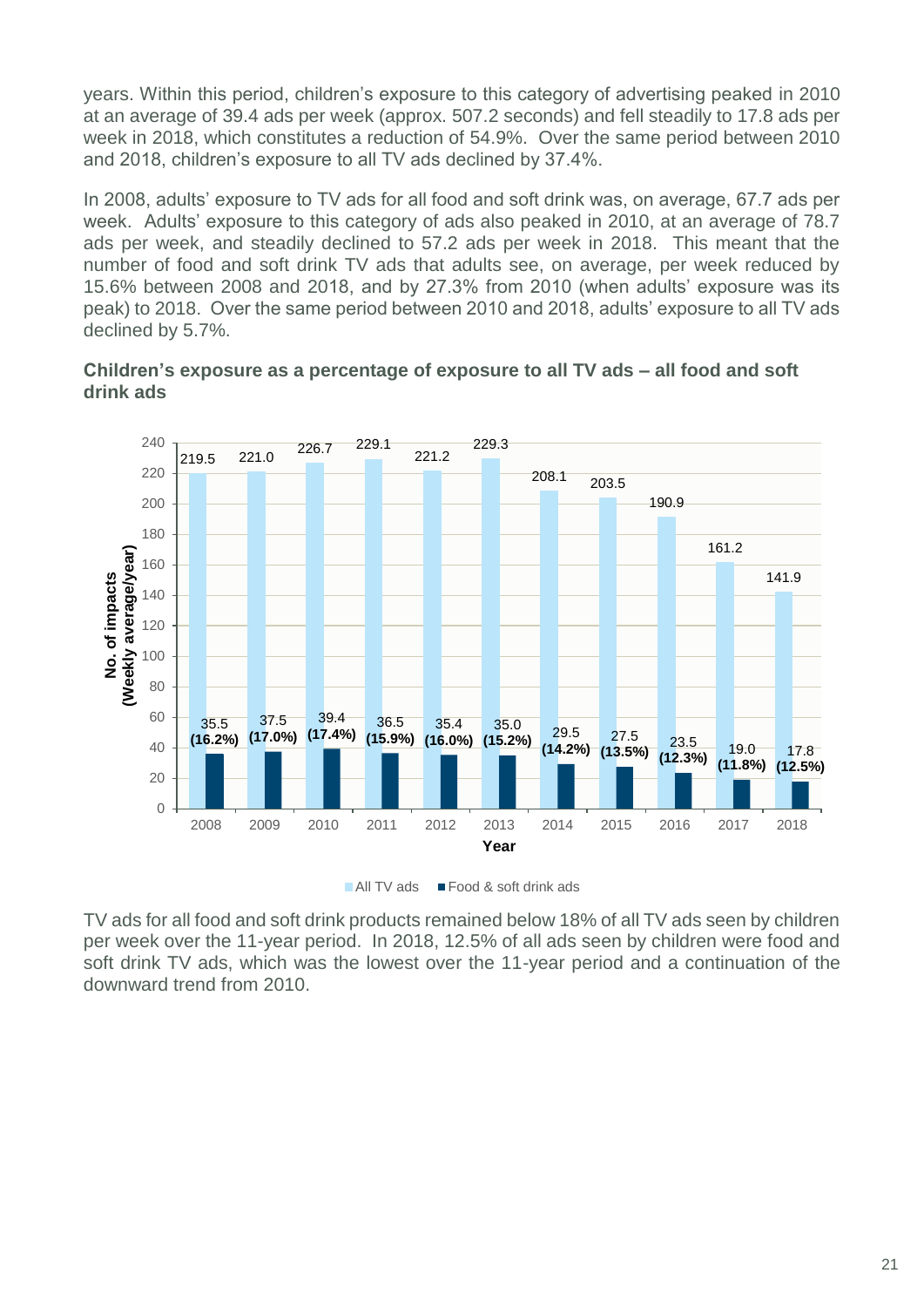

**Exposure to HFSS product ads vs non-HFSS product ads in 2016-18 – age groups**

Because of time and cost restraints associated with gathering data from previous years, HFSS TV advertising exposure data is only available from 2016. To provide some context to the measure of audience exposure to HFSS products ads on TV prior to 2016, Ofcom published its final review of the restrictions on TV ads for HFSS products in 2010, which estimated that between 2005 and 2009, children saw around 37% fewer ads for HFSS products<sup>3</sup>. The review also found that 58.9% of child impacts for TV ads for food and soft drink were for HFSS products and 41.1% for non-HFSS food and drink products. However, it must again be emphasised that a different methodology was used in Ofcom's review and its findings should only be treated as contextual information in relation to the analysis presented in this report.

In 2016, children aged 4-15 saw, on average, 12.4 ads for HFSS products on TV per week (approx. 288.8 seconds)<sup>4</sup>. Children's exposure to HFSS advertising continued to fall over the next two years to 8.0 ads per week in 2018 (approx. 172.6 seconds), which constitutes a 36.1% reduction over the period. For non-HFSS food and drink ads, children saw, on average, 11.1 ads (approx. 266.2 seconds) per week in 2016, which then decreased by 11.6% to 9.8 ads per week (approx. 213.1 seconds). In 2018, children saw on average more

 $\overline{a}$ 

<sup>&</sup>lt;sup>3</sup> https://www.ofcom.org.uk/ data/assets/pdf file/0024/31857/hfss-review-final.pdf p. 3

<sup>4</sup> The overall exposure figures for HFSS product ads for the years 2016-18 includes overall exposure figures for ads in which no product could be identified for NPM scoring by TRP. These ads are treated as HFSS product ads for the purpose of the report.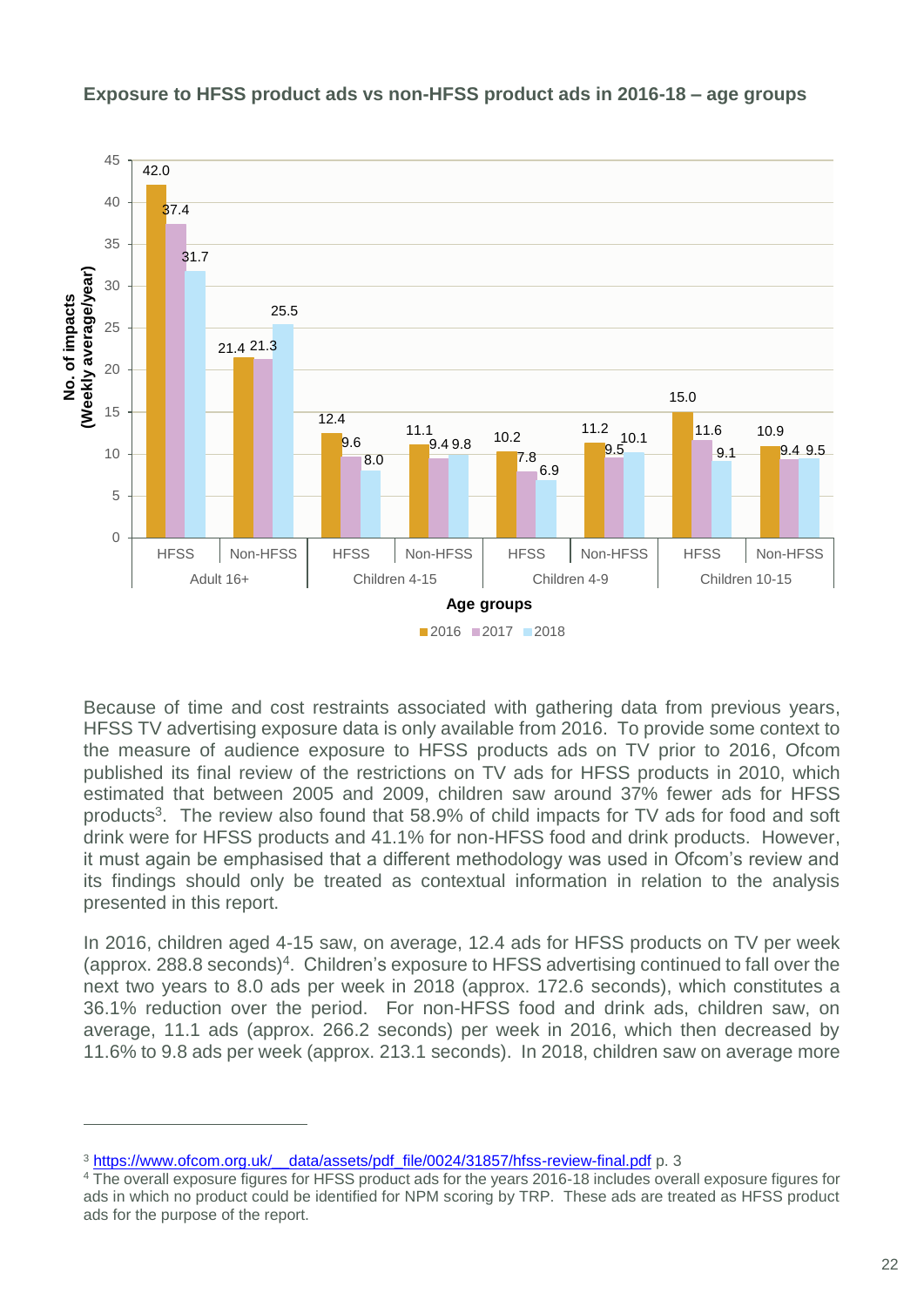non-HFSS food and drink ads than HFSS products ads per week, in contrast to previous years.

In 2016, adults' exposure to HFSS products advertising on TV was, on average, 42.0 ads per week. This also fell gradually over the next two years to 31.7 ads per week in 2018: a 24.5% reduction in adults' exposure. In contrast, adults' exposure to non-HFSS food and drink product ads rose from, on average, 21.4 ads per week in 2016 to 25.5 ads per week in 2018, which amounted to an 18.9% increase.



**Children's exposure to HFSS product ads as a percentage of adults' exposure** 

The percentage of children's exposure to HFSS product TV ads, relative to adults', fell from 29.6% in 2016 to 25.7% in 2017. This percentage further decreased, though marginally, to 25.1% in 2018. This means that children saw, on average, about one HFSS product ad for every four HFSS ads seen by adults in 2018.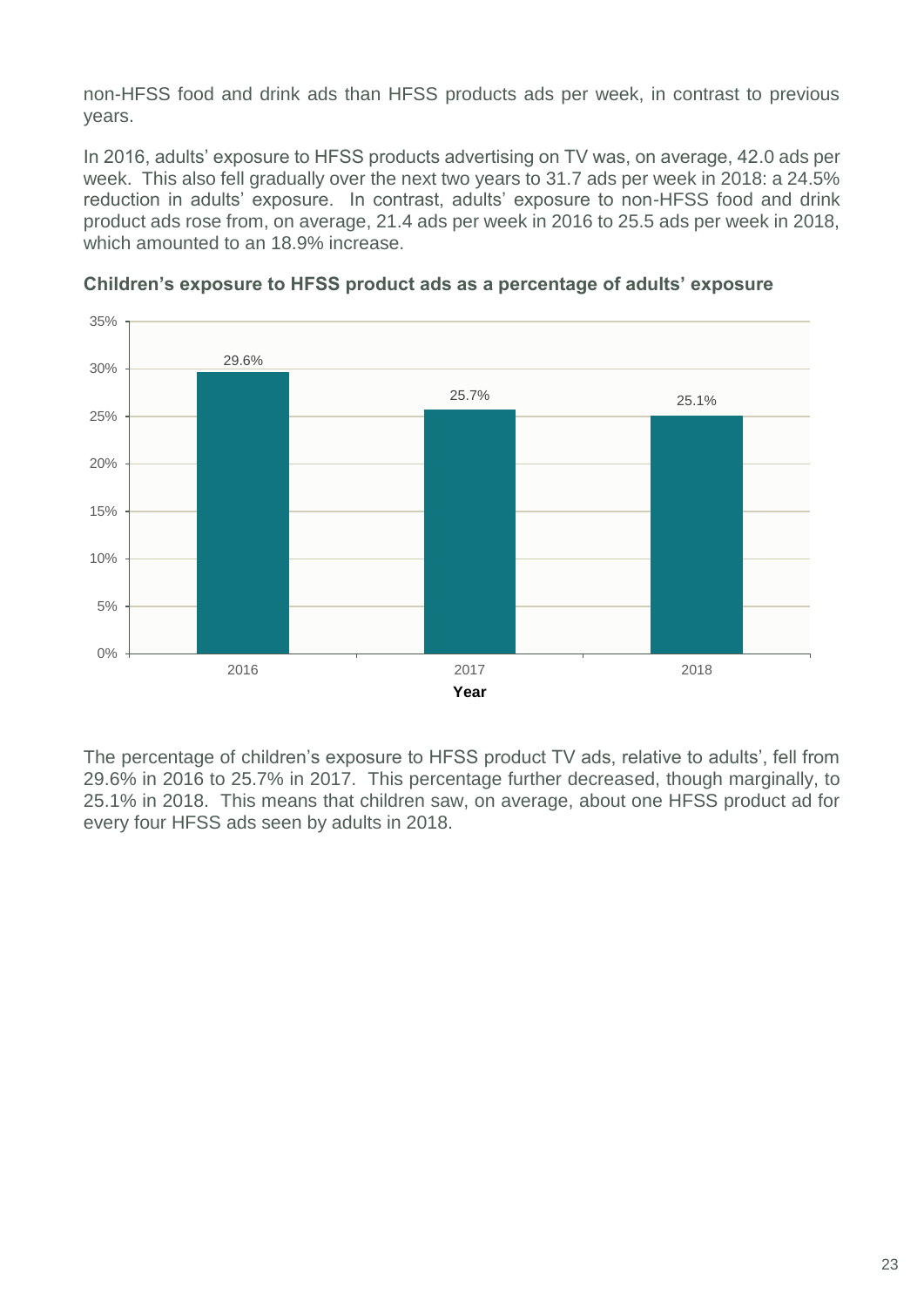

### **Children's exposure to HFSS product ads – proportion of product types**

HFSS products comprise a wide range of food and soft drink products, some of which may appeal more to particular age groups than others. For example, some HFSS confectionery goods may appeal more to children than to adults, while some products within the HFSS dairy, HFSS bakery and HFSS ready meal categories might have less appeal to children.

HFSS confectionery ads continue to make up the largest proportion of HFSS product ads seen by children over the three years measured, amounting to less than a third of all HFSS product ads seen by children in 2018. Children's exposure to HFSS confectionary ads fell over the three-year period from 3.4 ads per week in 2016 to 2.5 ads per week in 2018.

The category of products – named 'Other' in the chart above – that continues to make up the second largest proportion of HFSS product ads seen by children consists of HFSS groceries, fish, ready meals, deli, frozen, 'free from' foods, bakery, etc.<sup>5</sup> In 2018, children saw, on average, 2.3 ads per week on TV for this group of products (less than a third of all HFSS product ads seen by children that year).

Food brand ads that have the effect of promoting an HFSS product made up the third largest proportion of HFSS product ads seen by children in 2018, at an average of 1.2 ads per week.

 $\overline{a}$ 

<sup>5</sup> The 'Other' category consists of ads for bakery; deli; fish; groceries; 'free from' products; frozen food; meat; ready meals; vegetables; fruit; baby & toddler and baby & toddler food ads which were identified as HFSS by TRP but fell within BARB categories that are not within the definition of food or drink; and ads in which no products were identified for NPM scoring but are treated as HFSS product ads for the purpose of the report (see footnote 4 on page 22).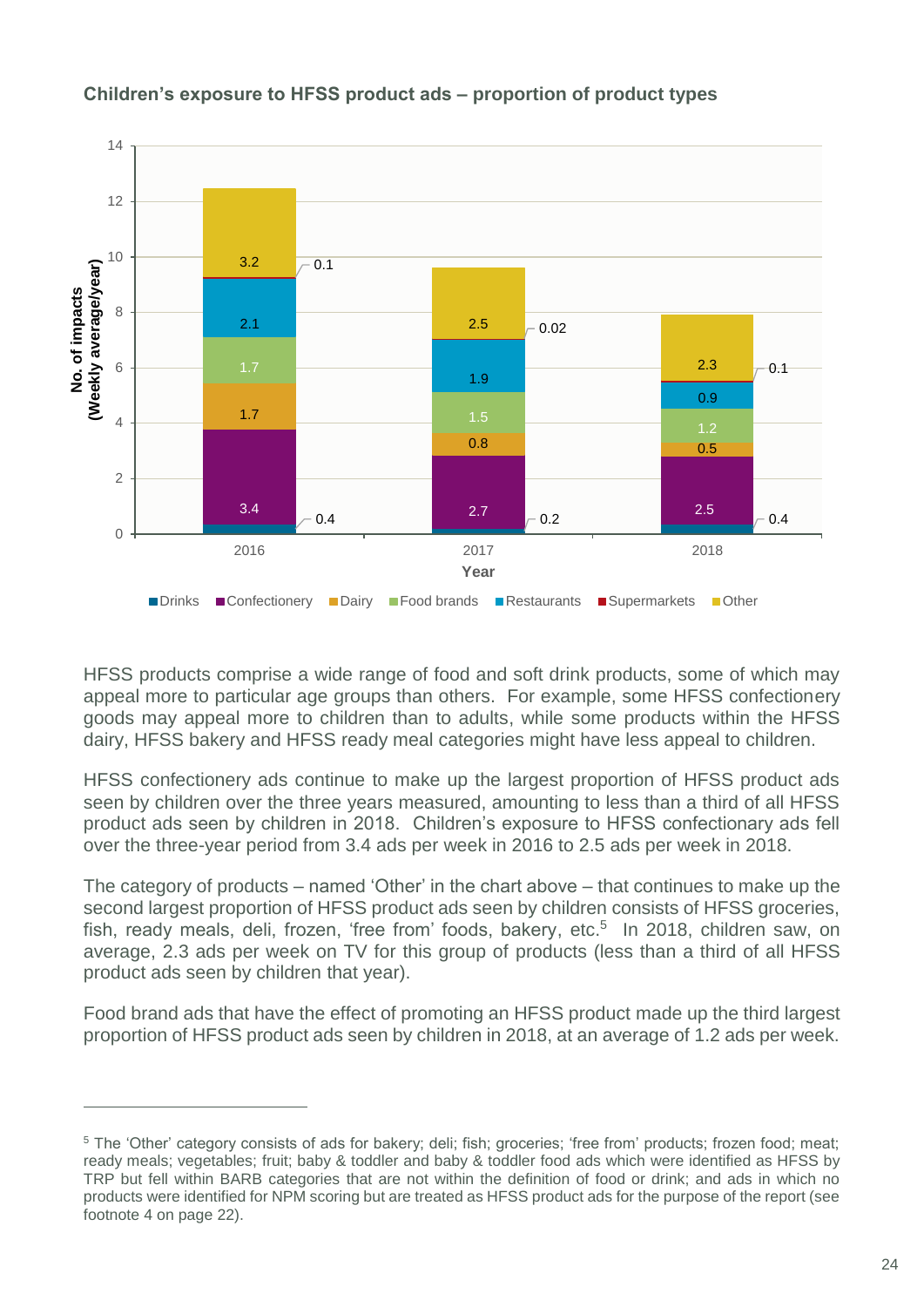This was followed by HFSS ads promoting restaurants (including takeaways), at an average of 0.9 ads per week.

Ads for HFSS drinks (including soft, sports, energy or health drinks) and supermarkets that have the effect of promoting an HFSS product continued to make up the smallest proportions of HFSS ads seen by children. In 2018, children's exposure to HFSS ads for HFSS drinks was at an average of 0.4 ads per week and supermarket ads that have the effect of promoting HFSS ads at 0.1 ads per week.



**Children's exposure as a percentage of exposure to all TV ads – HFSS product ads**

In 2016, the first year in which HFSS TV advertising exposure was measured in the report, HFSS product advertising made up 6.5% of all TV ads that children saw, on average, each week. This percentage further decreased over the next two years, down to 5.6 % in 2018. This constitutes nearly a one percentage point drop between 2016 and 2018.

In 2016, children saw an average of 12.4 TV ads for HFSS products per week. In 2018, that figure was 8.0 ads; a reduction of 36.1%. Over the same period, children's exposure to all TV ads reduced by 25.7% from an average of 190.9 ads per week to 141.9. This suggests that children's exposure to TV ads for HFSS products fell at a faster rate than their exposure to all TV ads over this three-year period.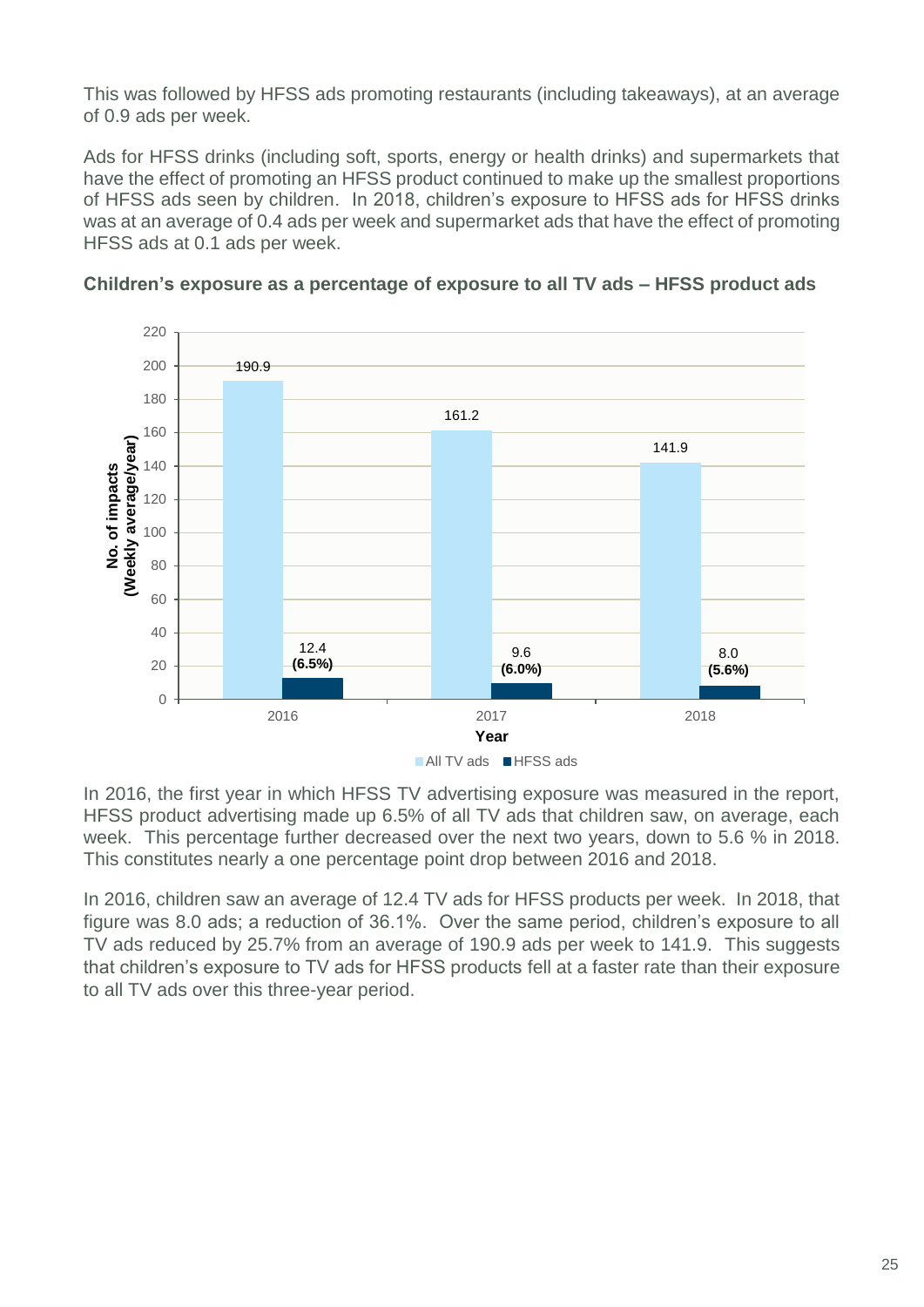### **Children's exposure to TV ads: comparison with TV ads for toys**

The following chart contrasts children's exposure to TV ads for toys with their exposure to TV ads for alcohol, gambling and HFSS, which are the subject of this report, and is provided for context.



Whilst the UK Code of Broadcast Advertising imposes restrictions on TV ads for alcohol, gambling and HFSS products from being scheduled in or adjacent to children's programmes and programmes of particular to them, no such restrictions are imposed on TV ads for toys. As illustrated by the chart, children's exposure to toys ads on TV is significantly higher than their exposure to ads for alcohol, gambling and HFSS products ads. This indicates that high exposure levels can be achieved when advertisers can legitimately and specifically target child audience.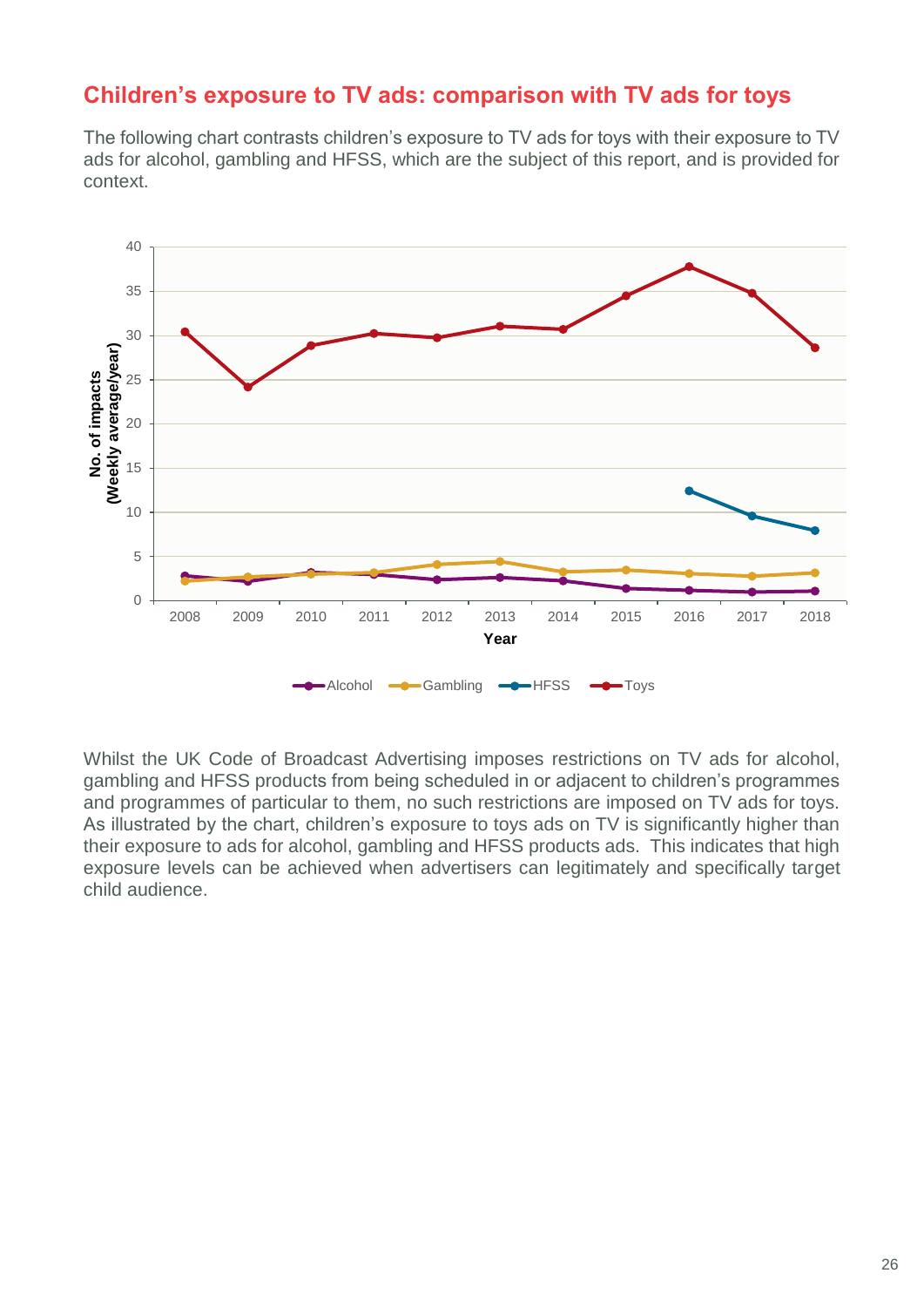### **Contact us**

Advertising Standards Authority Mid City Place, 71 High Holborn London WC1V 6QT

Telephone: 020 7492 2222 Textphone: 020 7242 8159

www.asa.org.uk

Follow us: @ASA\_UK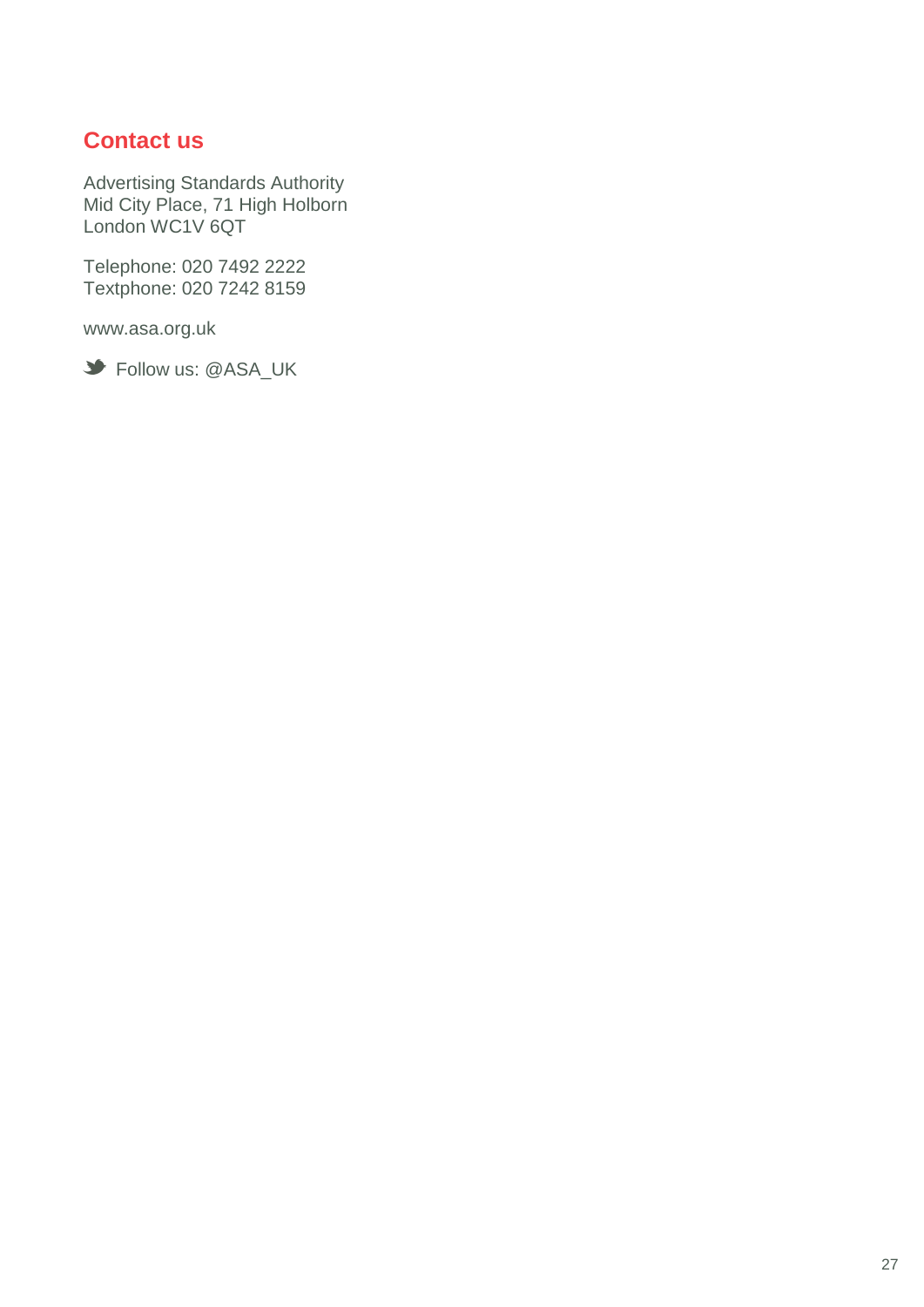

 $\blacksquare$  +44 (0) 1823 424260 **E** info@trpresearch.com W www.trpresearch.com

Wellington House, Queen Street, Taunton, Somerset TA1 3UF

## **Appendix: Classification of High Fat, Sugar, and Salt Food and Drink Advertisements: 2018 Methodology**

TRP Research carried out identification and classification of all food and soft drink ads aired on any channel in 2018 as a follow up to the classification which looked at ads from 2016 and 2017.

Where possible, the BARB advertiser and brand information was used to identify the product advertised. Where this was not possible, video logs were checked to verify both on-screen and audio product identification.

Using the list of identified products, the nutrient values for each was determined. Where it was available, Nielsen Brandbank nutritional data was used. Where it was not, the nutritional data was gathered from the advertiser's website. If no such data was available, a similar product was identified in McCance and Widdowson's The Composition of Food to produce an indicative nutritional composition.

Nutritional data was used to calculate Nutrient Profiling Model scores. Where an ad promoted multiple products, the highest scoring product was used to score the entire ad creative. Using the regulatory thresholds of 1 for drinks and 4 for foods, classifications of 'HFSS' or 'Non-HFSS' were applied. A third category of 'other' was used to identify advertisements where no product could be identified for NPM scoring purposes. As in the previous data set, all ad creatives classified as 'HFSS' or 'Other' were counted as HFSS in analysis.

Classification was further split, with '(NC)' added to any ad creatives that did not have a Clearcast code. In most cases, these appeared only on self-cleared channels.

Due the need for quick completion of this classification, TRP Research used previous years' results to give guidance on scoring and a 'lighter touch' approach was agreed for the methodology. In the earlier data set, 'grey area' ad creatives were flagged for further review by BCAP/ASA, particularly in cases where the creative cross-promoted a range of products or an overall brand message. For the current



TRP Research Ltd Company No. 3825912 Registered in England. VAT no. 743504251